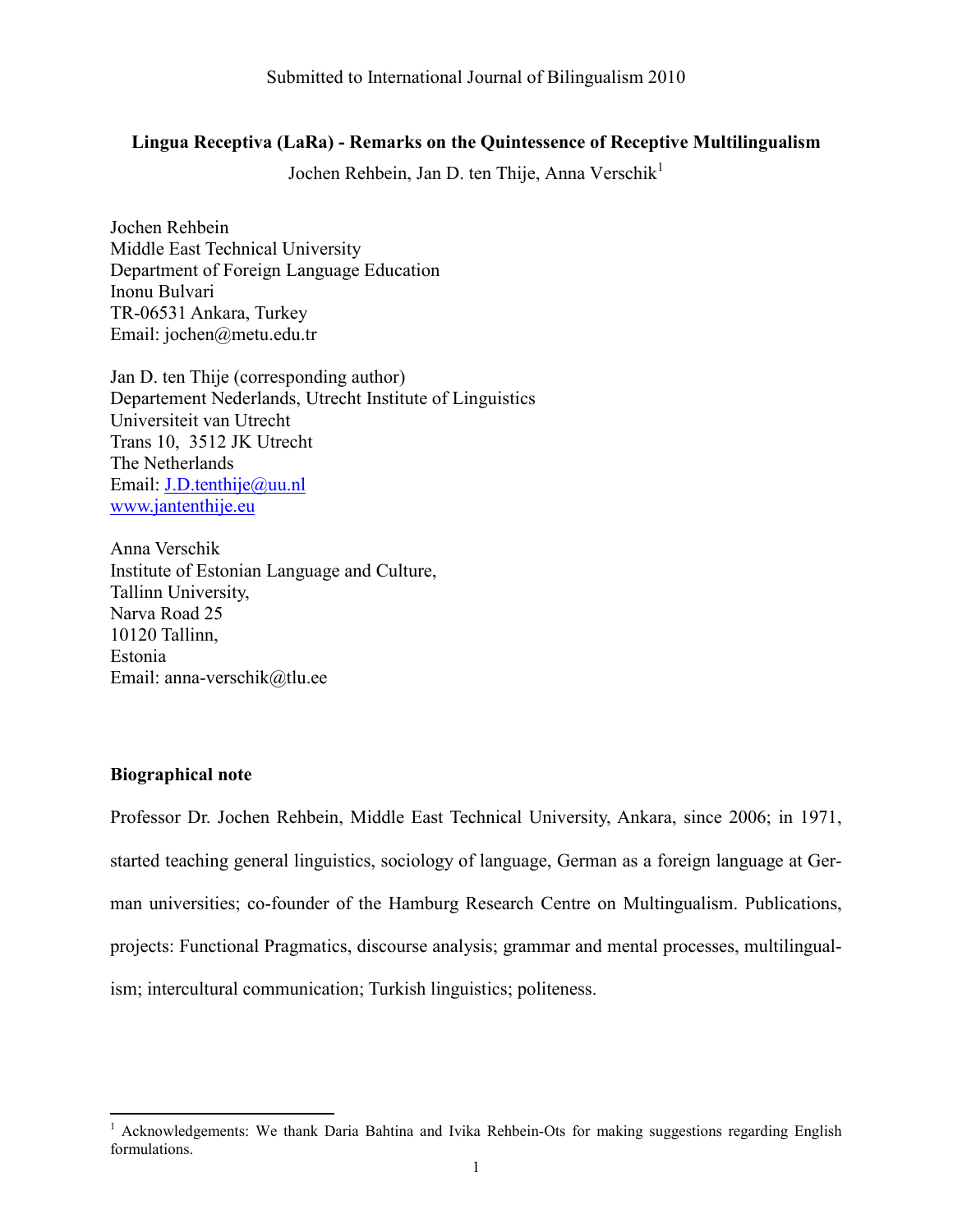Jan D. ten Thije is assistant professor at the Dutch Department / Utrecht institute for Linguistics at Utrecht University. His main fields of research concern institutional discourse in multicultural and international settings, receptive multilingualism, intercultural training, language education and Functional Pragmatics.

Anna Verschik is professor of general linguistics at Tallinn University and docent in Yiddish studies at Helsinki University. Her scholarly interests include Russian-Estonian language contacts, sociolinguistics of the Baltic countries and varieties of Yiddish in the Baltic region.

# Running head: lingua receptiva

## Abstract

This article introduces and defines the notion *lingua receptiva* (LaRa) as a mode of multilingual communication in which interactants employ a language and/or a language variety different from their partner's and still understand each other without the help of any additional lingua franca. The quintessence of lingua receptiva is discussed from communicative, psycholinguistic and language psychology approaches to multilingualism. Moreover, the occurrence of this mode is documented across various language families throughout time and in various discursive intercultures it creates. Furthermore, three central characteristics are discussed, namely ideological barriers resulting in asymmetry, 'inference-making' mechanisms and function of idiomatic expressions. Finally, lingua receptiva is compared to other multilingual modes, especially with English as lingua franca.

Key words: receptive multilingualism, intercomprehesion, semicommunication, intelligibility of closely related languages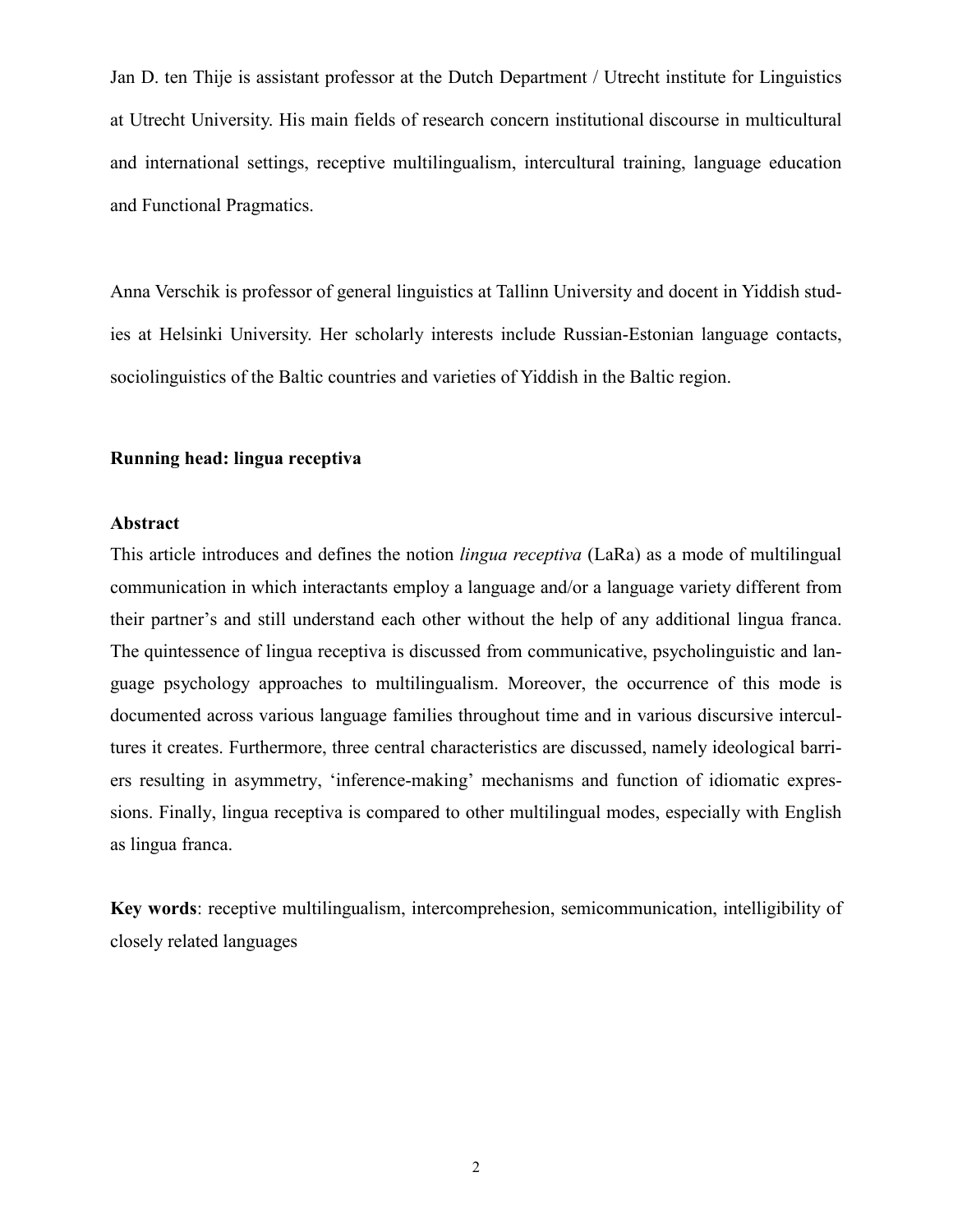# 1. Defining 'lingua receptiva'

Receptive multilingualism is a mode of multilingual communication in which interactants employ a language and/or a language variety different from their partner's and still understand each other without the help of any additional *lingua franca*. Their mutual understanding is established while both recipients use their 'passive' knowledge of the language and/or variety of their interlocutor(s). The field was established already in 1952 when Voegelin and Harris distinguished the intelligibility among dialects due to close genetic relationship, and stated that 'an informant's comprehension from another dialect could provide an index of dialect distance…' (Casad, 1974: 52). In later studies, this phenomenon has been conceptualised as 'intelligibility of closely related languages' (Wolff, 1964; Casad, 1974, 2005; Ethnologue (n.y.)), 'semicommunication' (Haugen 1981; Zeevaert, 2007), or 'intercompréhension' (Grin 2008). This mode has also been described as 'receptive multilingualism' (Braunmüller, 2007, ten Thije/Zeevaert, 2007).

In contrast to previous approaches, we will elaborate especially on the *receptive* component, which is crucial in grasping the notions of understanding and misunderstanding. In actual fact, we operationalise these specific receptive mechanisms and in order to do so we introduce a new notion, namely *lingua receptiva (abbreviated LaRa)*. By definition, *lingua receptiva* is the ensemble of those *linguistic*, *mental, interactional* as well as *intercultural competencies* which are creatively activated when interlocutors listen to linguistic actions in their 'passive' language or variety. The essential point is that speakers apply additional competencies in order to monitor the way hearers activate their 'passive knowledge' and thus attempt to control the ongoing process of understanding.

Lingua receptiva has a long-standing tradition not only within multicultural Europe, but throughout the world, yet it has been largely ignored or suppressed as a result of homogenising language policies of European nation-states in the  $19<sup>th</sup>$  and  $20<sup>th</sup>$  centuries. However, lingua receptiva communication continues to occur in various multilingual niches. In this article we will, for the first time, systematically relate processes of understanding and misunderstanding to research on multilingual communication across various language families as well as in different sociocultural settings in Europe and Asia.

First we define the notions of hearer-speaker dichotomy with respect to LaRa. Next, we summarise the quintessence of lingua receptiva from communicative, psycholinguistic and language psychology approaches to multilingualism. Then, we describe the occurrence of this mode across various language families throughout time and the discursive intercultures it creates. Subsequently, we discuss three features that are crucial to unravelling the notion of lingua receptiva:

3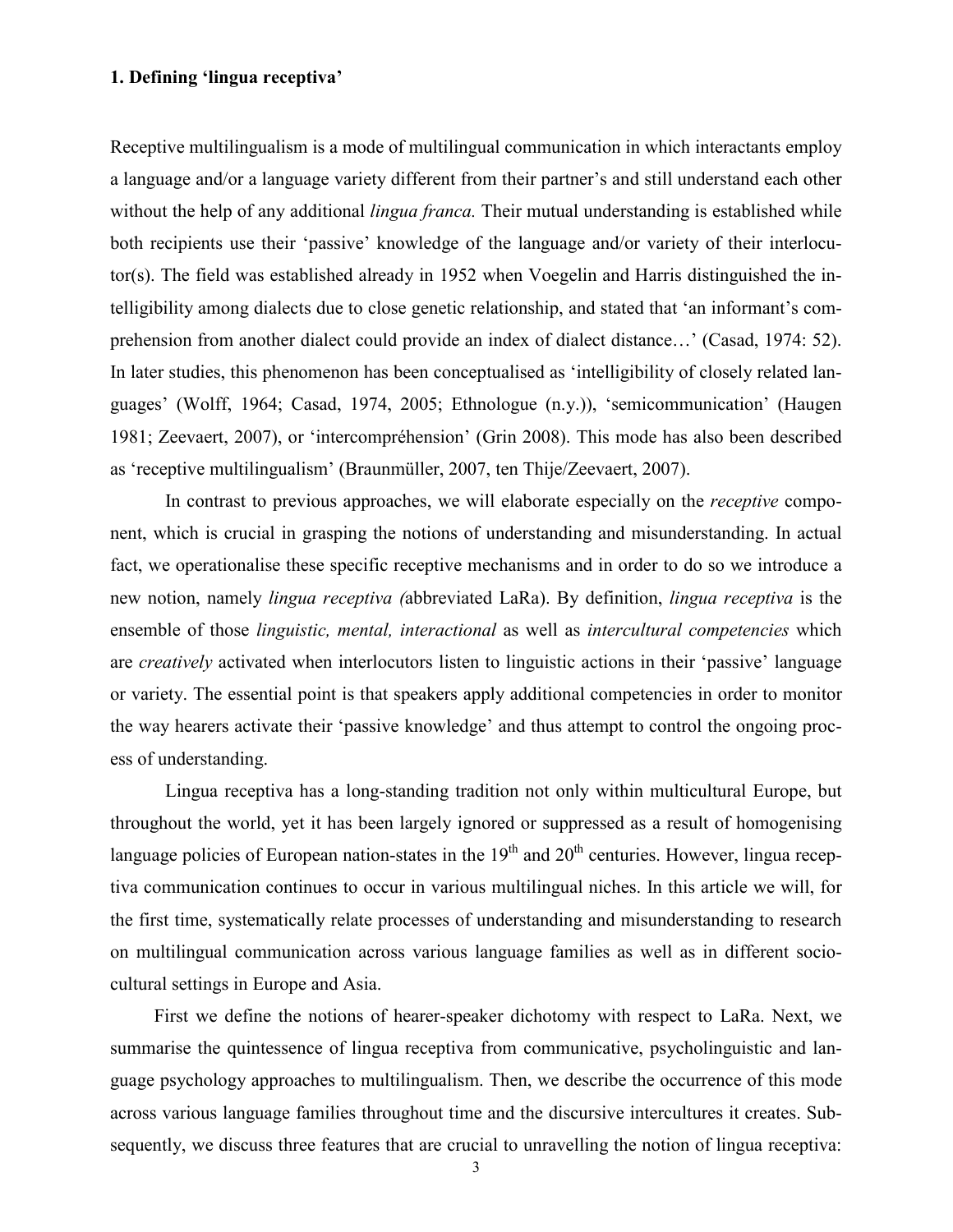ideological barriers resulting in asymmetry, 'inference-making' mechanisms and function of idiomatic expressions. Finally, we compare lingua receptiva with other multilingual modes, especially with English as lingua franca and comment on unique features of LaRa.

# 2. Hearer's LaRa – speaker's LaRa

In LaRa, we distinguish between hearer's and speaker's components which themselves follow a distinctive system of competencies. The hearer's component of LaRa consists of all processes that actualise and intensify the hearer's competencies. These linguistic means comprise nonverbal signals that steer the speaker's production, prosodic elements expressing the whole range from agreement to disagreement, formulaic expressions (e.g. 'I don't understand', 'What do you mean?', 'What?'), echo questions, and other linguistic elements. On the other hand, the speaker's LaRa lists strategies such as reformulations, repairs (Rehbein 1984), recapitulations, rephrasings and other types of meta-discourse elements (e.g. Bührig, 1996; Kameyama, 2004). Accommodation processes, in particular, lead to lexical and morphological adaptations towards what speakers imagine hearers would be able to understand better in their recipient language (Braunmüller, 2002). In conclusion, these creative verbal elements within LaRa are often the result of receptive multilingual discourse, which is why their analysis will provide new insights into the emergence of contact varieties (e.g. Matras & Bakker, 2003; Matras, 2009).

All these elements mentioned above occur in communication under normal conditions and can be observed on the surface of communication, both mono- and multilingual. What calls for extra attention, however, is the fact that these elements are used to signal and to mediate processes of intercompréhension in lingua receptiva. It is the mental component of such underlying processes of understanding that is not applied as 'default elements' (Zeevaert, 2004) but signals that additional deeper understanding processes are activated in order to anticipate and/or overcome potential non-/misunderstanding. In particular, both speaker and hearer activate the following elements to address various language dimensions:

- additional devices of segmentation and phonological adaptations
- morphological and syntactic meta-knowledge derived from a 'closely related language'
- syntactic and semantic parsing and re-activation of cognates and other inter-related structures (see section 3)
- illocutionary and pattern knowledge based on overall communicative knowledge (see section 3)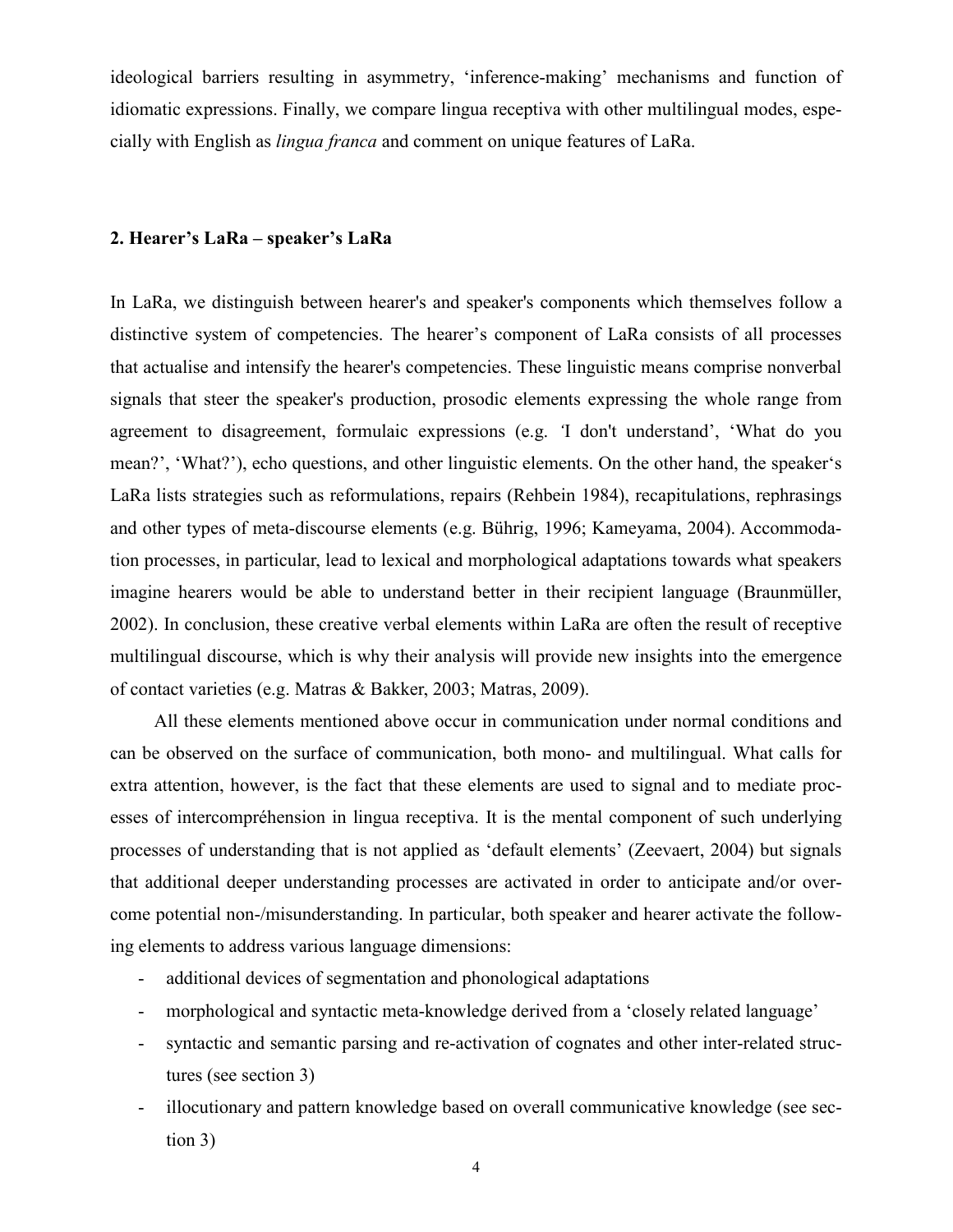- inference-making processes that draw on constellation-based, contextual, semantic or rather propositional dimensions (see section 6.2).

To summarise, these additional mental and linguistic activities are used on the basis of a 'passive' language to enhance processes of reconstructing the speaker's plan in order to establish a hearer's plan (e.g. Rehbein, 1977; Rehbein & Kameyama, 2003), as it will be explained in the next paragraph. It should be emphasised that inferences can be seen as mental activations in multilingual communication.

# 3. Understanding / comprehension revisited

The kernel concept of *lingua receptiva* is the process of understanding across languages and varieties. There are two disciplines which deal with this phenomenon: multilingual communication theory and language psychology and psycholinguistics.

Gumperz and his colleagues focused on understanding and especially misunderstanding in intercultural discourse (e.g. Gumperz & Roberts, 1991; Gumperz, 1992; Hinnenkamp, 2000). They observed that many misunderstandings can be detected in discourse so, methodologically speaking, they cannot be identified on the morpho-syntactic or lexical level alone (e.g. Roberts, 1996; Simonot & Broeder, 1996; Allwood & Abelar, 1984, Allwood & Simonot, 1984). Despite the fact that this research tradition stems from interactional socio-linguistics and pragmalinguistics, it could be argued that a similar line of argumentation that favours discourse analysis should be applied to lingua receptiva. More recent literature on intercultural discourse focuses on processes of 'successful' communication and to what extent linguistic means contribute to intercultural understanding (e.g. Bührig & ten Thije, 2004).

Discourse is the medium in which understanding and misunderstanding emerge. Therefore, reception of speech actions in discourse can be conceived as *stages of understanding*. These stages describe the process of 'percolation' as executed by the hearer (e.g. Ehlich & Rehbein, 1986; Rehbein & Kameyama, 2003; ten Thije, 2003a; Kameyama, 2004). These stages have been summarised as follows:

- (I) assessment of the constellation (based on preceding discourse-knowledge)
- (II) formation of the hearer's expectation
- (III) perception of the linguistic elements of utterance, illocutionary and propositional act (in order to be able to proceed to the active construction and co-construction of the whole speech action)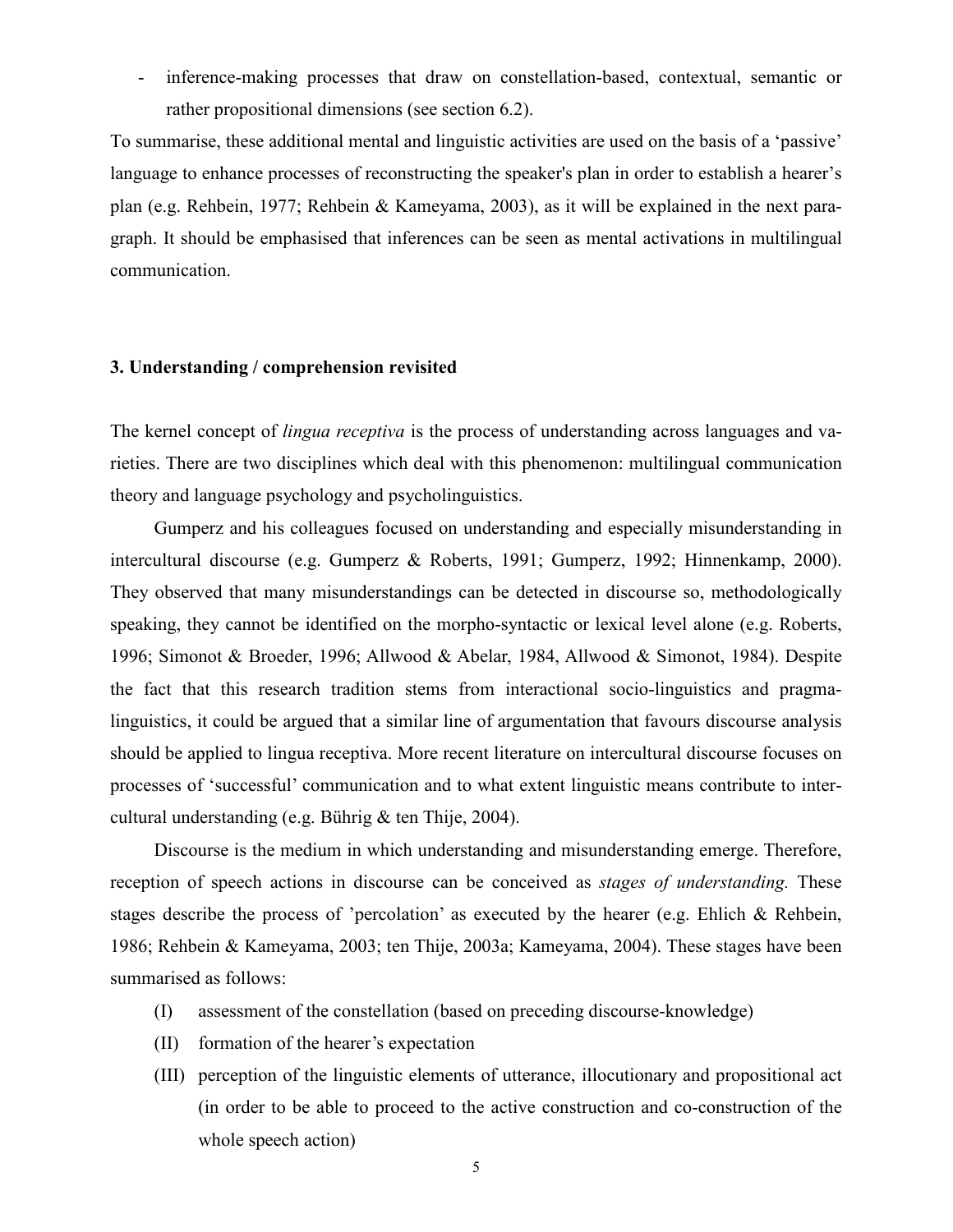- (IV) formation of the hearer's plan (reconstruction of action focus, schema formation, plan of received speech action; and further processes)
- (V) adoption of the plan (of the received speech action).

The quintessence of the speaker-hearer plan formation lies in the fact that each interactant is a speaker as well as a hearer in the string of discourse. In receptive multilingual discourse, this alternation is bi-directional since the 'turn-over', or a production-to-comprehension switch of LaRa, occurs between speaking in one language (speaker's role) and understanding in the other (hearer's role). An experimental investigation by Rehbein (1987) disclosed how nonunderstanding in L2 blocks speech production in the same language, whereas understanding in L1 facilitates production in L2. It is obvious that lingua receptiva does not run this 'blockage' risk since the speakers produce L1 speech actions. Yet, successful understanding presupposes reaching stage (IV): in other words, all interactants must be able to form a hearer plan in their 'passive' language, and adopt it (stage (V)) as a precondition for the follow-up step in discourse.

Beerkens (2010) applied this model in a study on German-Dutch receptive multilingualism. Based on discourse empirical findings, she adapted this model by including the assessment of receptive competencies of both speaker and hearer in stage (I). Consequently, stage (V) was enriched by an additional i.e. whether the adopted plan corresponds with respect of the anticipated receptive competencies.

Another application of this model is discussed in Rehbein & Massakowa (to appear). In a study on multilingual Turkish-Kazakh discourses of exchange students they found that some processes of understanding can be blocked at stage (III), whereas others are percolated to the next stages to attain understanding. In this processing, the hearers (re-)activate language typological knowledge as well as knowledge from different discourse and grammatical resources (see section 6). It is not assumed that average speakers are aware of language typology, yet research has shown that psychotypology or 'perceived language distance' plays a role in multilingual interaction (Kellerman, 1977, 1995; de Angelis, 2007).

Language psychology and psycholinguistics contribute to the conceptualisation of lingua receptiva in a number of ways. An established research tradition has shaped the model of understanding as an active mental process of construction (Bühler, 1934; Hörmann, 1976, Carroll & Freedle, 1972; Clark & Haviland, 1977; Freedle, 1977). Furthermore, the model of speech comprehension and speech perception has been developed (Clark, 1996). Another approach conceptualises the active linking of sentence structure to discourse structure through the hearer (van Berkum, Zwitserlood, Hagoort, Brown, 2007). Perception in cross-linguistic settings is considered to be a non-automatic process due to various aspects of parsing that range from phonemes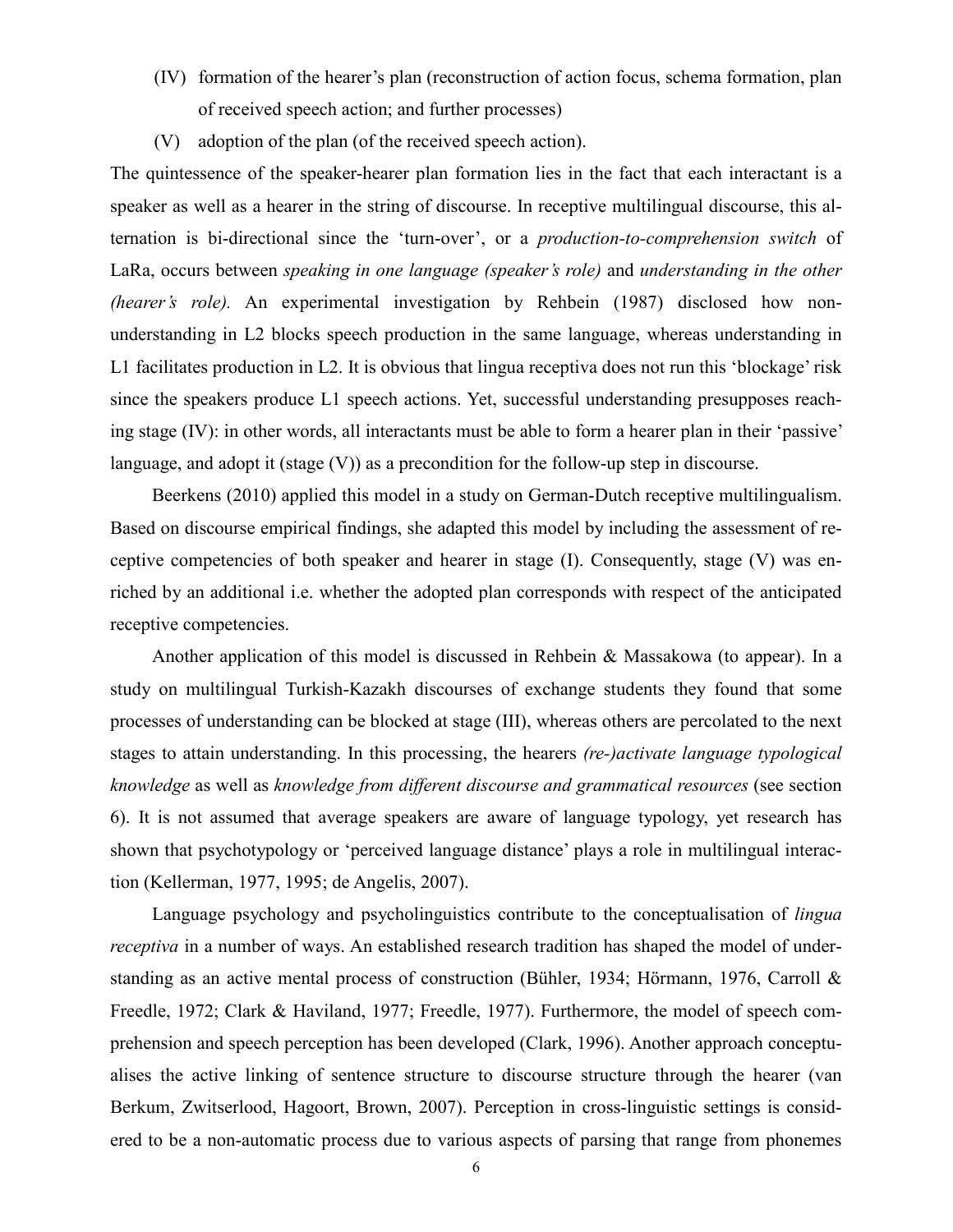and morphemes to morpho-syntactic and syntactic categories (van Gompel & Pickering, 2007). The latter is crucial since understanding processes can be blocked at an early stage unless respective knowledge is activated in the construction process of the hearer (c.f. Ingram 2007: 345; for an overview Pisoni & Remez, 2005). Moreover, the speaker's perception of hearer's response influences the construction process of their utterances (e.g. Schober & Brennan, 2003). According to Pickering and Garrod (2004) syntactic structures of comprehension pre-determine syntactic structures of production due to discourse. It would be plausible to assume that this alignment by discourse is also true in situations in which multiple languages are involved as is the case of receptive multilingualism. The turn-over takes place in the comprehension-to-production switch when primed structures, lexical items or morphemes are compared. From this point of view, setting up learner's grammars from a hearer's perspective could be promising, as it was done in 'Rezeptive Grammatik' for learners of German (e.g. Fabricius-Hansen & Heringer, 1988).

In sum, psycholinguistic research demonstrates models of understanding construction that is in line with the speaker/hearer-plan formation as discussed above within the pragmatic approach. To be more precise, both psycholinguistic and pragmatic models encompass the following activities like:

- Developing a deep network of expectations of what will be said (by the speaker) based on (common) presuppositions – see stages  $(I)$   $(II)$   $(III)$
- Creating the reception of components of the utterance, the propositional and the illocutionary act by activating knowledge of various linguistic and interactional repertoires – see stage (IV)
- Co-constructing an interpretation of the utterance in its various components of the whole speech action – see stage  $(V)$ .

Given the two approaches, it should be mentioned that in addition to the processes mentioned, a whole range of discursive components comes into play: speaker's objectives, genre of discourse, discourse patterns, turn-taking, formulaic expressions, topic-comment-processing etc. All these mental, interactional and linguistic dimensions shape the hearer's actions (e.g. Dascal, 2003; Holtgraves, 2007).

#### 4. Communicative constellations of linguae receptivae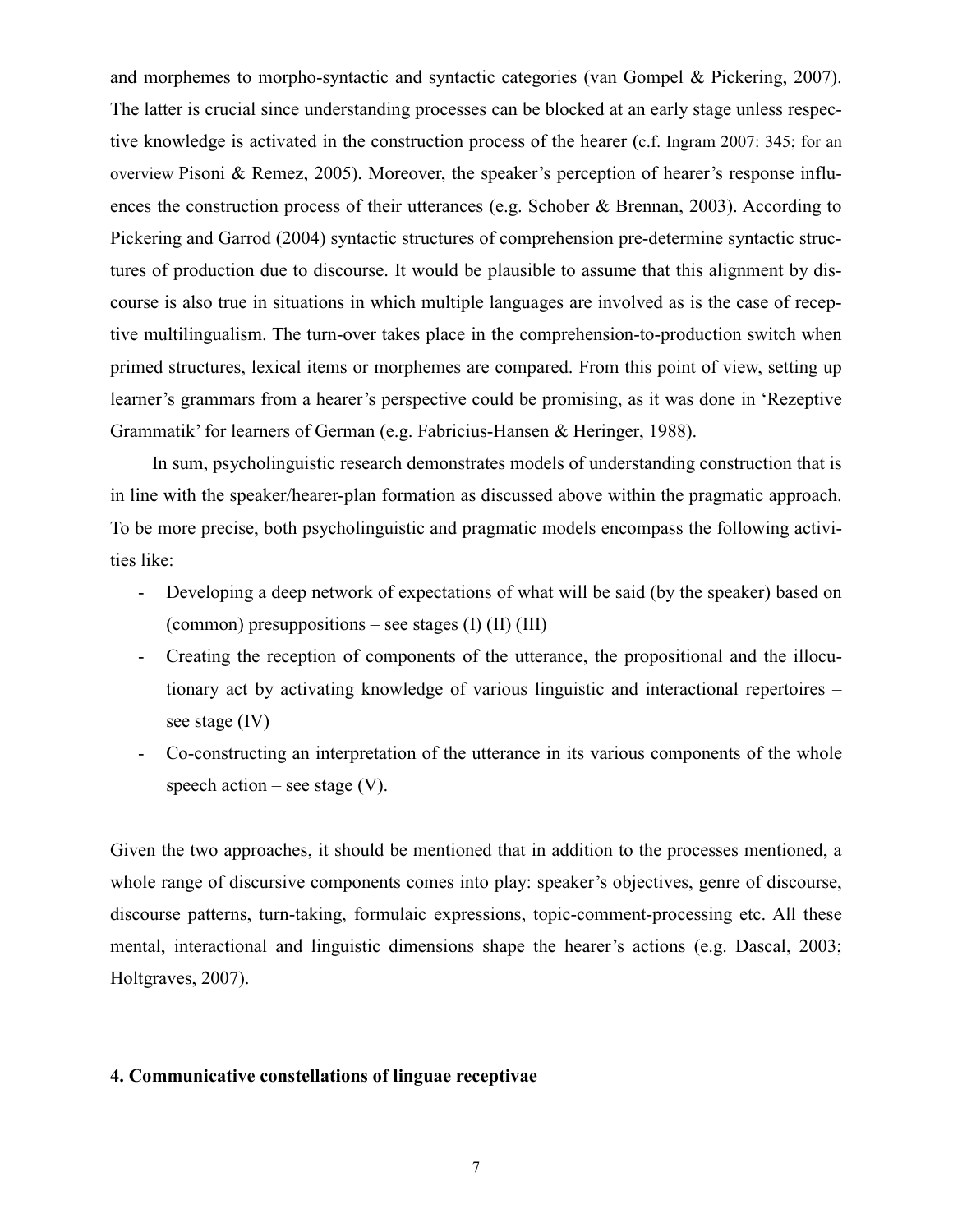The occurrences of linguae receptivae appear to be manifold. Globalization in Europe is historically determined by structural mobility that has led to various potentially multilingual conflict constellations. Therefore, linguae receptivae occur in border regions, in institutional discourse (e.g. work place, television, educational settings, health care discourse, sales talk, meetings etc.) and in cross-generational communication within and across languages families. These distinct communicative constellations are influenced by ideologies, historical beliefs and attitudes on the one hand and language policies on the other.

There are several constellations which are based on contact-and-conflict situations of multilingual communication. With respect to linguae receptivae we may refer to the great European language families, such as Romance languages, Germanic languages, Slavic languages, Finno-Ugric languages, Turkic languages, Indo-Iranian and Semitic languages as well as some languages which are in close contact with them (e.g. Basque, Albanian). In previous studies, the concept of language family starting from the Scandinavian and Germanic varieties (Haugen, 1962, 1981; Braunmüller, 2002; Zeevaert, 2004) and Romance languages (e.g. Jensen, 1989; Conti & Grin, 2008), has been regarded relevant for the investigation of successful intercompréhension. For instance, it has been claimed that within the family of Romance languages sufficient comprehension could be established in 30 to 50 hours of explicit language training (e.g. Blanche-Benveniste, 2008, Janin, 2008; Grin, 2008: 94). Constellation-specific elements that can have both positive and negative effect on intercompréhension are also discussed in Berthele (2007a, 2008). Receptive multilingualism occurring in and mediated by the broadcast media has been researched in the Czech and Slovak context (e.g. Kompasová 1999/2000, Nábělková 2008, Zeman 1997, 2008).

Cross-generational multilingual communication includes settings where members of the elder generation converse in a minority/immigrant language with their children who respond in the majority language (Fishman, 1991, 2004; Spolsky, 2004). In Europe immigrant languages such as Turkish have been affected by language attrition, language loss, contact-induced change, and creative languageing (Schmidt, Köpke, Keijzer & Weilemar, 2004; Yağmur, 1997; Rehbein, 2001, 2007; Rehbein, Herkenrath & Karakoç, 2009). As an example of a study on crossgenerational conversations in Turkish as an immigrant language and German as a majority language, we refer to Herkenrath (this volume) (cf. also Afshar, 1998, 2007 for German-Persian intergenerational LaRa). Moreover, cross-generational constellations can also be observed in Turkish as a majority language and Arabic as the language of understanding in Antioch/Southern Turkey and in multilingual Kurdish-Turkish settings in many regions of Turkey.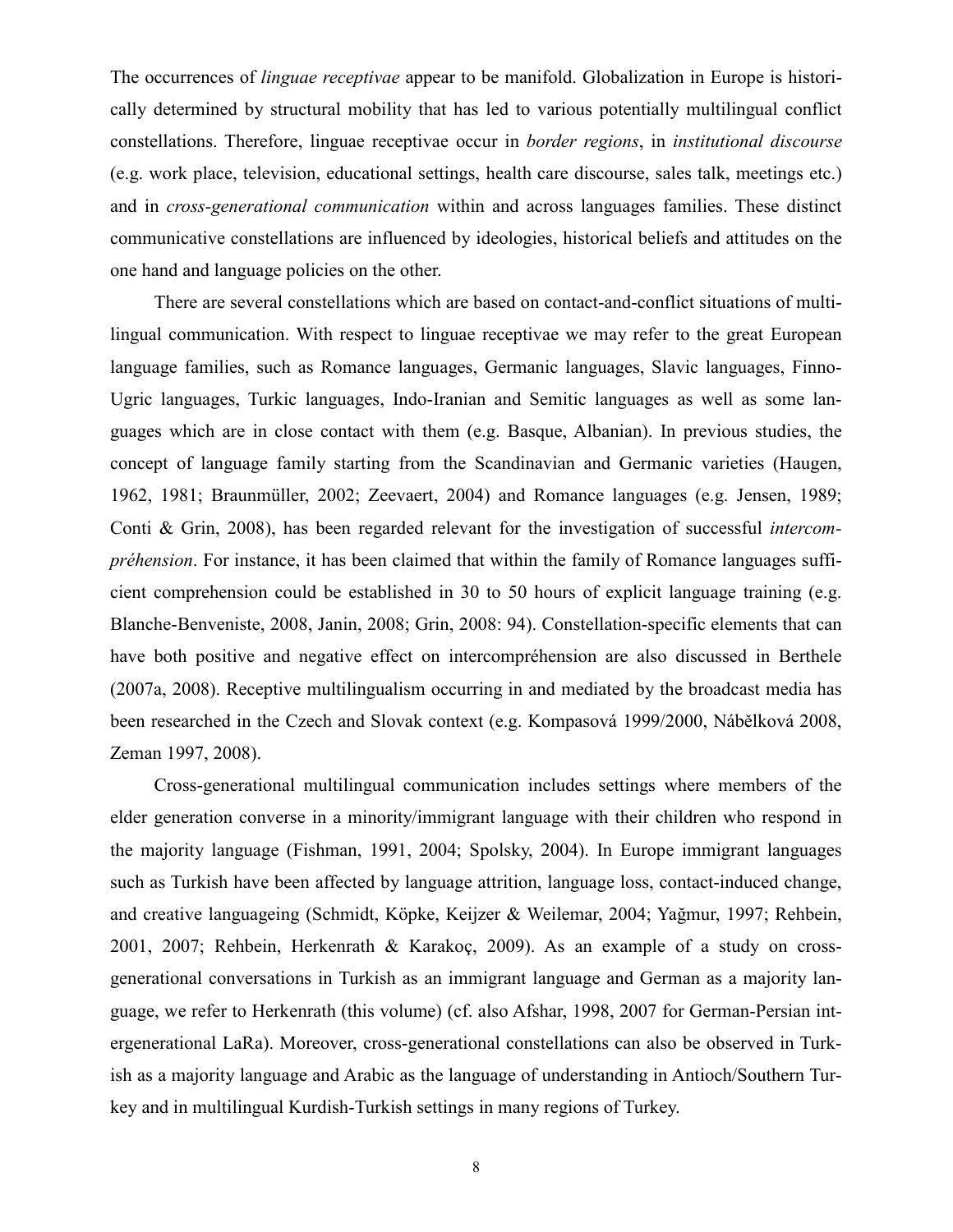Further, Turkish and Azerbaijani interactants exercise receptive multilingualism in border regions (Sağın-Şimşek & König, this volume). Constellations of that type often benefit from a mediator, which activates common knowledge between the languages, just like Latin does for European or Persian does for Middle East constellations in historical contexts. Calvet (1996) and Wurm, Mühlhäusler & Tryon (1996) in particular show the worldwide realization of the LaRa potential in various contact constellations. Moreover, several constellations of receptive multilingualism may be linked by 'chains' of mutually intelligible varieties which spread across vast linguistic areas (e.g. Voegelin and Harris, 1951). As corners of such an 'intelligibility chain', Kazakh and Turkish being relatively distant languages are of interest because, contrary to languagetypological expectations, receptive multilingualism is still effective (e.g. Rehbein & Massakowa, to appear).

An overview of the diversity of multilingual constellation demonstrates how receptive multilingualism is practiced *across language families*. For instance, university students from different cantons in multilingual [diglossic] Switzerland converse with their French-speaking fellows in German while listening to them speaking French and vice versa (e.g. Werlen, 2007; Serra, 2010). In Finland in municipalities that have a Swedish speaking minority, authorities are required to understand their clients who speak Swedish whereas these clients must follow their interlocutors' instructions in Finnish (e.g. Rontu, 2010). In Estonia, at least in some parts of the country, there seems to develop an Estonian-Russian LaRa, as is often the case in other post-Soviet states (Verschik, this volume). Multilingual African situations exemplify cross-generational constellations in which typologically distant (both minority and immigrant) languages are spoken within families (e.g. Agoya, to appear). Finally, Wurm, Mühlhäusler & Tryon (1996) discuss multiple bi- and trilingual intercultural constellations in which bi-directional bilingualism across language families takes place.

In conclusion, it is justified to claim that the old criterion of 'intelligibility of closely related languages' (Gooskens, 2007; Chaoju & van Heuven, 2009, Schüppert & Gooskens, this volume) is a too restrictive notion. Moreover, 'intelligibility' is not a feature inherent to languages but to multilingual (LaRa-)communication as dynamic process. Consequently, receptive multilingualism also includes all those language constellations in which speakers and hearers communicate by alternately employing different languages as vehicles of speaking and of understanding.

# 5. Discursive Interculture(s) and Cultural Apparatus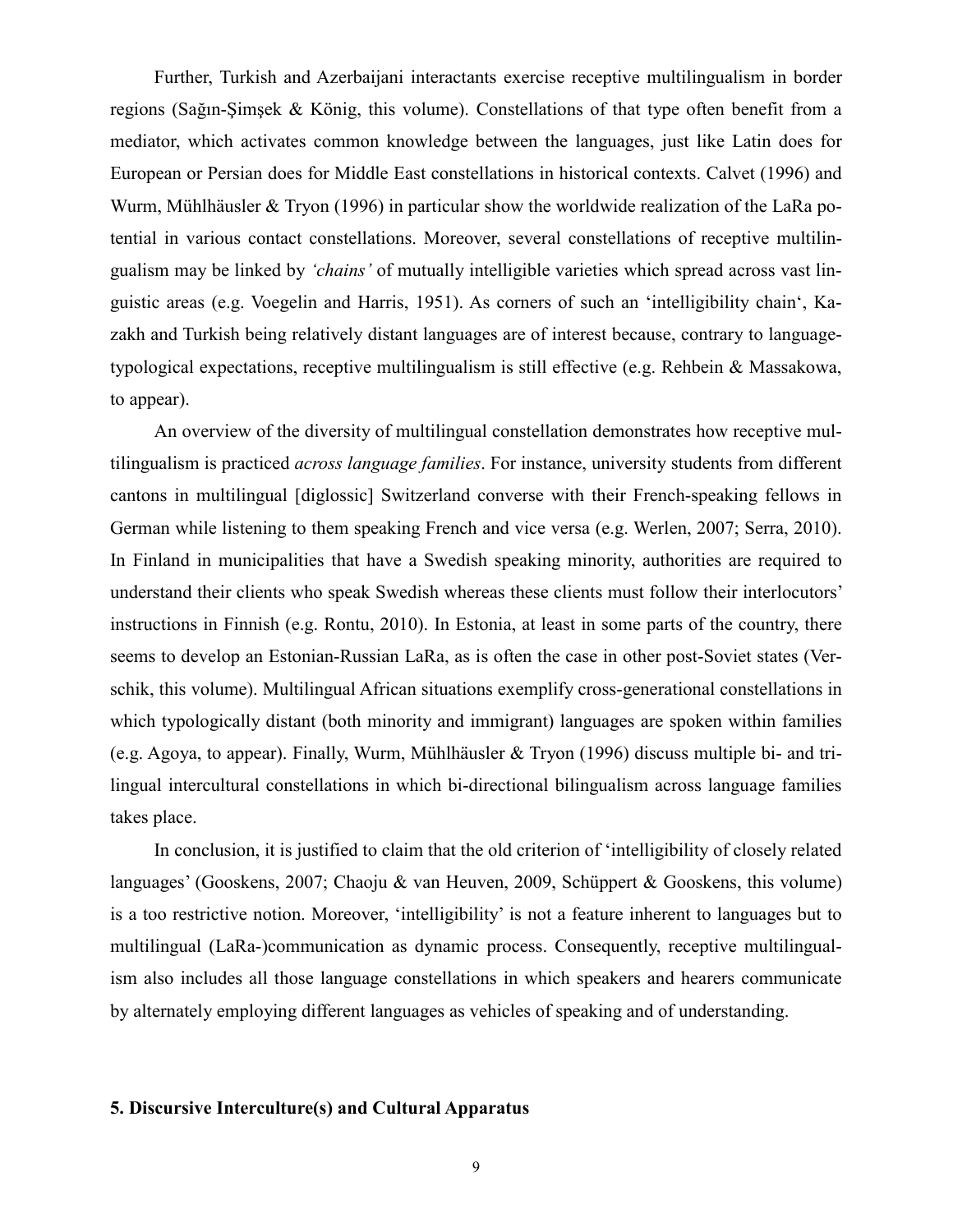Although LaRa has been largely ignored or suppressed throughout the twentieth century due to language policies mentioned above (e.g. Rindler Schjerve, 2008), receptive multilingualism has led and still leads to an intercultural discourse. Koole & ten Thije (1994, 2001) refer to that as discursive interculture(s) where new forms of understanding are construed and misunderstanding, failure, problems and deficit of communication are transcended. Ten Thije (2003b) distinguishes seven features for the emergence of discursive interculture(s). These features are summarised as follows: (1) interlocutors have enduring contact within a collective; (2) they have linguistic competencies in various languages; (3) their interaction is determined by superordinate institutional purposes, (4) their interpersonal contact is not unique, but has an repetitive character, (5) achieving the institutional purposes depends on the extent to which interlocutors are capable of coping with the multilingual constellation (6) the choice of language for their contact is not completely fixed by the language policy of the organization and participants have a certain action space to develop new discourse structures; (7) the communicative setting itself arises from and is related to supranational developments. Based on this list of characteristics one could estimate which social constellations could be felicitous for LaRa communication. Examples of discursive interculture(s) are cross-border settings (e.g. Dutch-German, Danish-Swedish) as well as crossgenerational LaRa within family discourse (e.g. Turkish-Kurdish).

 Discursive interculture implies interactive construction of a discursive common ground, as well as aspects of the common ground that are already available (Koole & ten Thije, 2001: 583). This interactive construction has been conceptualised as the notion of *cultural apparatus* (e.g. Rehbein 2006). The latter helps interactants routinise action practices, thought structures, pattern knowledge, forms of imagining, social experiences and fixed emotional structures that are collectively changed and communicatively adapted. In terms of LaRa, the cultural apparatus can be applied creatively by the speaker and/or the hearer. The former multilingual Habsburg Empire can serve as an example of these practices since its multilingual layout also demonstrates a long tradition of how receptive multilingual discourses formed specific new forms of understanding among the participants by means of the cultural apparatus' creativity. All in all, the continuous praxis of LaRa discourses may add up to new stable forms of discoursive intercultures as creative outcomes that are 'both original and of value' (e.g. NACCCE, 1990).

# 6. Characteristics of lingua receptiva

## 6.1 Ideological components of asymmetrical understanding

The conditions under which interlocutors are able to use *lingua receptiva* in an effective way are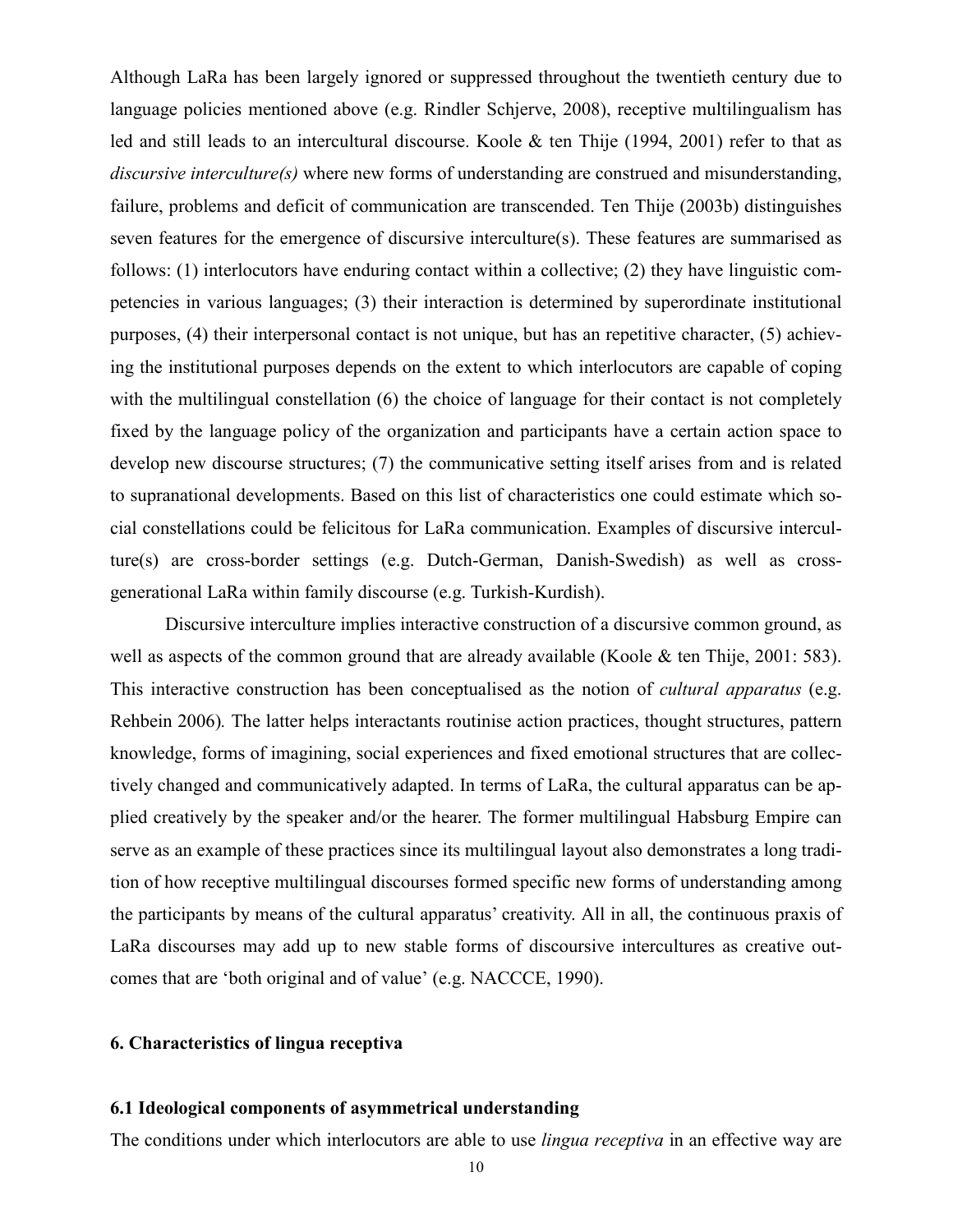not at all clear. In this respect, it is interesting that the activation is not symmetrical: as previous studies confirm, speakers of Danish activate knowledge of Swedish easier than their Swedish counterparts activate Danish (Schüppert and Gooskens; this volume). The same holds true for German-Dutch (Beerkens, 2010) and Turkish-Azerbaijani (Sağın-Şimşek & König, this volume) constellations where speakers of one language are more apt to use *lingua receptiva* based on their language attitudes than those of the other. Thus, although the 'close relationship' is respectively identical, the employment of the common linguistic knowledge is far from being the same. Negative attitudes may block comprehension in one direction whereas the other direction is still active. Ideological reservations against languages and their speakers permanently reinforce or reflect languages' inequality (e.g. Irvine & Gal, 2009).

## 6.2 Inferences and linguistic repertoires

Lingua receptiva relies heavily on inference-making, a mechanism that has not yet been sufficiently explored. Second and foreign language learners are aware that 'inference-making' is a relevant skill that helps to process text and discourse. Receptive multilingualism is no exception, and inference-making is essential to all constellations. It should be emphasised that inferences can be seen as mental activations in multilingual communication. A number of studies reports on other aspects of inferencing, such as activation in bilingualism (e.g. Grosjean 2008, 2010), LaRa communication (e.g. Rehbein & Massakowa, to appear) and connection between understanding and inferencing in reading texts (Berthele, 2007a,b).

Harvey Sacks' (1985) chapter on the 'inference-making machine' investigates a conversational type-based mechanism which is used by interactants to make inferences from the preceding to the follow-up utterance, and vice versa. Although the data comes from monolingual American-English conversation, such a 'machine' that connects seemingly unconnected utterances supposedly operates also in lingua receptiva.

Singer (2007: 343) states that 'virtually every aspect of language comprehension is inferential'. This implies that the process of inference is based on 'world knowledge' rather than linguistic knowledge, so that receptive multilingualism can draw on this shared competence without having to pay extra efforts for the lack of genetic proximity between languages?

Paradis (1994, 2004) illustrates two types of understanding strategies of bilinguals by means of a schema which is also relevant for lingua receptiva. According to this schema, with one strategy, understanding is achieved at cognitive level via perception of all formal linguistic components of the utterance (phonological, morphological, syntactic, lexical), which is a nonmodular strategy. With the other strategy, the hearer immediately draws inferences separately,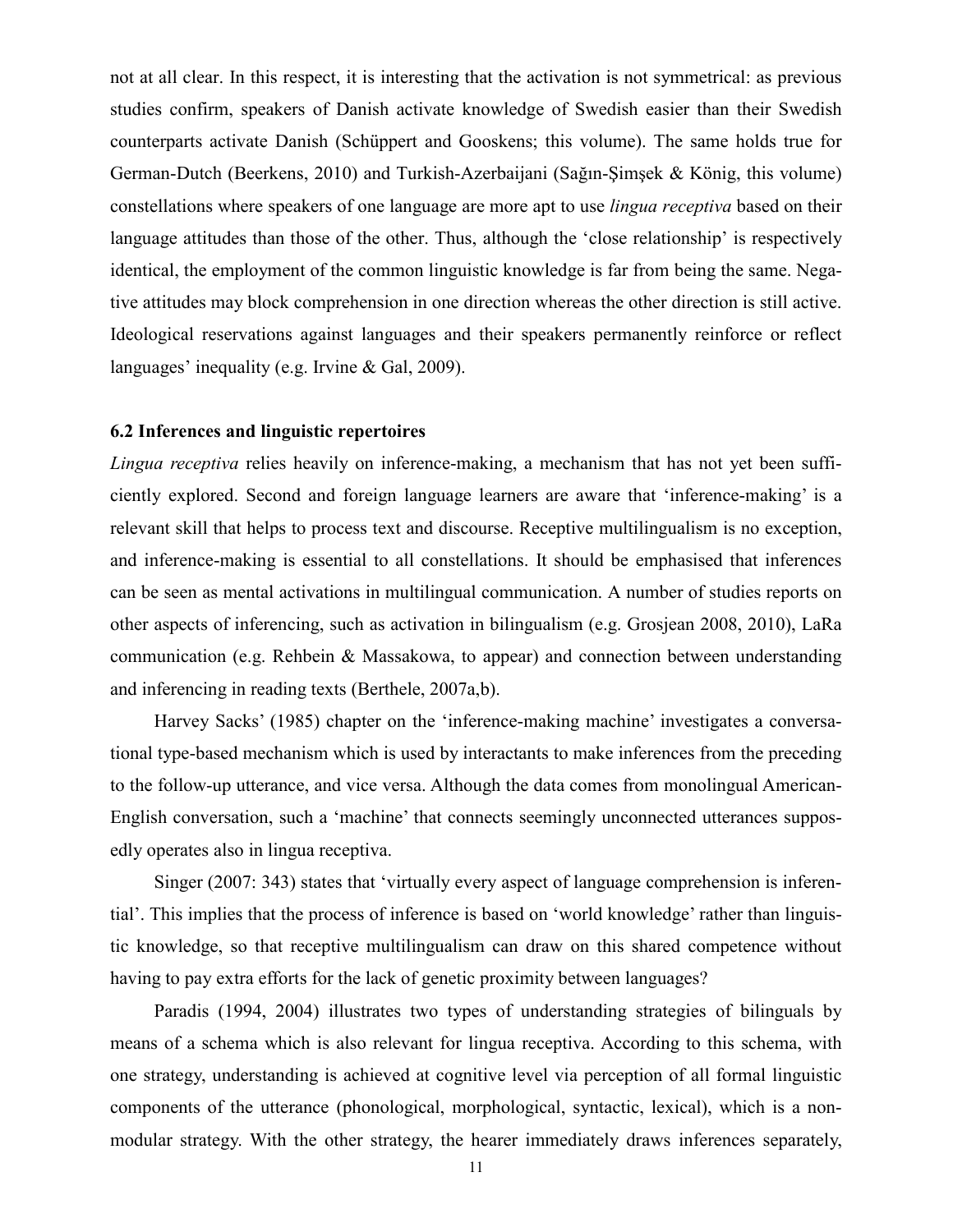module-by-module, from one linguistic component of the received utterance to the other and thus achieves the cognitive level without having reconstructed every linguistic component in detail but in a modular way (Piccaluga & Harmegnies, 2008: 193).

It should be mentioned that the 'inference-making machine' comprises not only formal linguistic knowledge, but also common institutional knowledge, discourse-type knowledge, pattern knowledge and, last but not least, linguistic knowledge of language family type and languagecontact type in order to construct understanding. As far as societal knowledge is concerned, inference making in lingua receptiva communication can be blocked or modified by the intervention of ethnic or other prejudices (see section 5).

According to Gumperz (e.g. 1971, 1995) speech communities are based on language repertoires of conventionalised social styles. Misunderstandings arise when interactants, within the same interactive frame, draw, by means of contextualization cues, incompatible inferences from repertoires or interpret them in incompatible ways. Extending Gumperz' theory, Lüdi states that a broad range of multilingual repertoires is available for the multilingual speaker, contrary to the monolingual speaker (e.g. Lüdi, 2006, 2007; Lüdi, & Py, 2009). In receptive multilingualism the interactants make alternating use of their diverse linguistic repertoires. An advantage of repertoire theory, one could argue, is that the linguistic knowledge of the linguistic varieties multilingual interactants have at their disposal is not absolutely compartmentalized, as many grammatical theories suppose. Instead, these linguistic repertoires are in constant interaction and future research will focus on differences between hearer's activation of versus speaker's access to their respective multilingual repertoires.

# 6.3 Idiomaticity in multilingual communication

Idiomaticity is a particularly crucial point in second and foreign language modes of multilingual communication. According to the investigation of Roberts (2005), the English-as-a-foreignlanguage speaker avoids idiomaticity (formulaic expressions), although, as corpus linguistics shows, this is characteristic of everyday common understanding (e.g. Sinclair, 1991; Corrigan, Moravcsik, Ouali & Wheatley, 2009). In receptive multilingualism, however, it is just the mutual familiarity of common speech formulae which bridges the way across languages and varieties. This is definitely true of Turkish - Azerbaijani communication where the languages, as a result of their close contact during centuries, demonstrate a vast common stock of common speech formulae. In fact, this applies to multilingual communication in many linguistic areas, such as the Southern Balkans to Macedonia (Albanian, Macedonian, Balkan, and Turkish). In general, multi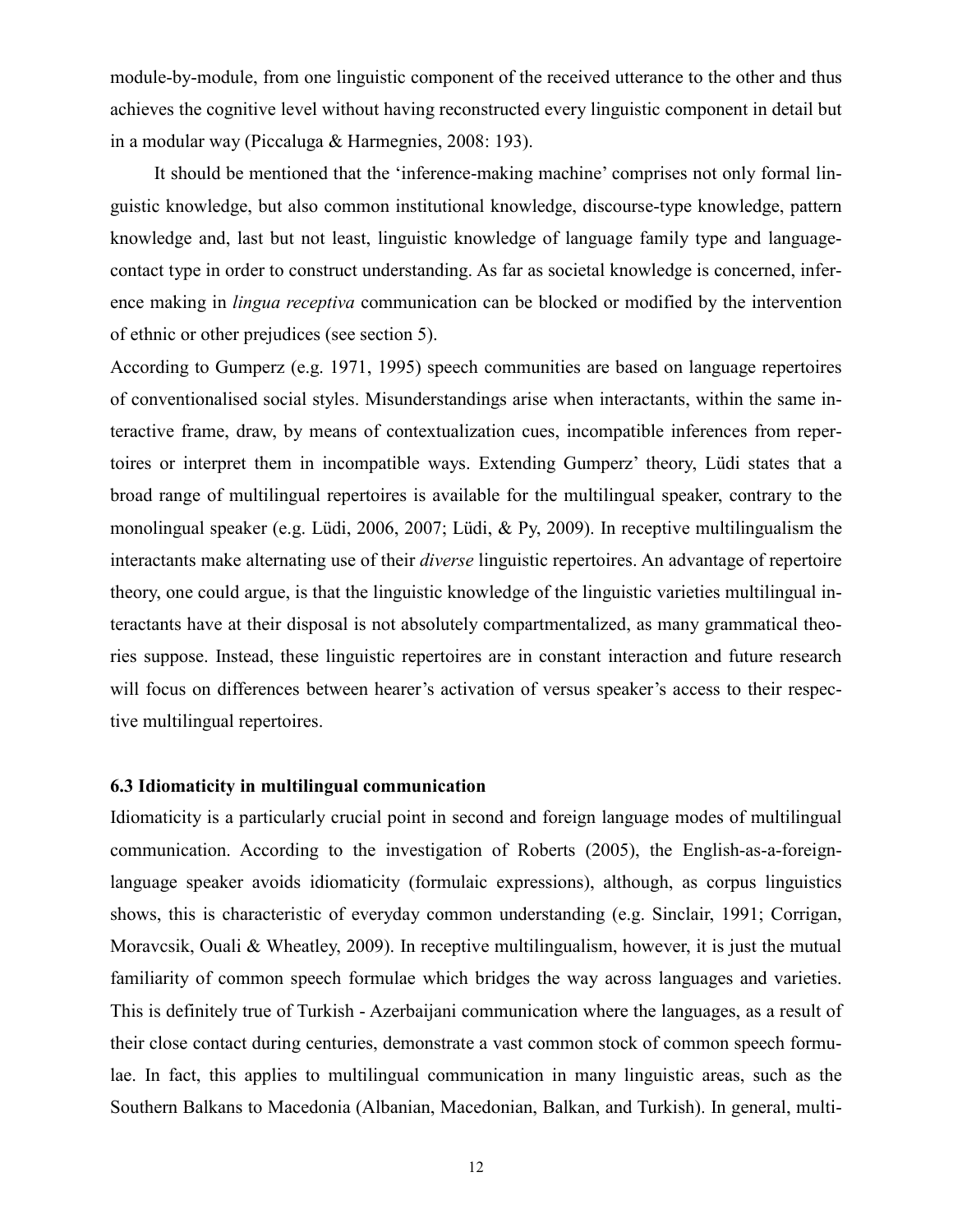lingual corpora with various LaRa pairs should be made available for research (e.g. Schmidt, 2006; Rehbein, Herkenrath & Karakoç, 2007).

# 7. Lingua Franca, LaRa and other modes of multilingual communication

Having analysed the characteristics of *lingua receptiva*, we would now like to have a closer look at the constellations where it can be effectively applied. In most constellations both lingua receptiva and lingua franca (LF), or rather, linguae francae are available for multilingual communication. In pertinent literature on lingua franca (Seidlhofer, Breiteneder & Pitzl, 2006: 5; Seidlhofer, 2004; House, 2003; Alptekin, 2010).) one distinguishes between top-down applications of ELF (fulfilling functions in various professional domains) and bottom-up (used by speakers from all levels of society in practically all walks of life). In situations of the first type that the use of English underlies the native-like norms (ELN: English of a native-like competence). Another typical occurrence of this mode is English in 'informal settings' as a vehicle of communication among groups of non-native participants, as a lingua franca in a strict sense (ELF).

It is mostly true that groups as well as individual interactants have an option to choose between English as lingua franca (global language for international communication) and regional lingua franca (ReLF). Other languages, such as French, German, Italian, Russian, or even Turkish function as ReLF: 'As regards language of international communication, we are well aware that most people would today opt for English. However, some could well choose French, Spanish, Portuguese, Mandarin or any other language' (European Commission, 2008: 7). Given the broader list of option for multilingual communication, it is crucial to make these modes comparable in a systematic way. The latter can be approached in terms of different relationships of languages involved. There are the following eight modes of multilingual communication (e.g. House & Rehbein 2004 for this term):

- 1. foreign language usage
- 2. second language usage
- 3. English as lingua franca communication in informal
- 4. receptive multilingualism (LaRa)
- 5. immigrant language talk
- 6. code-switching
- 7. code-mixing
- 8. 'pure' bilingualism (i.e. from early childhood)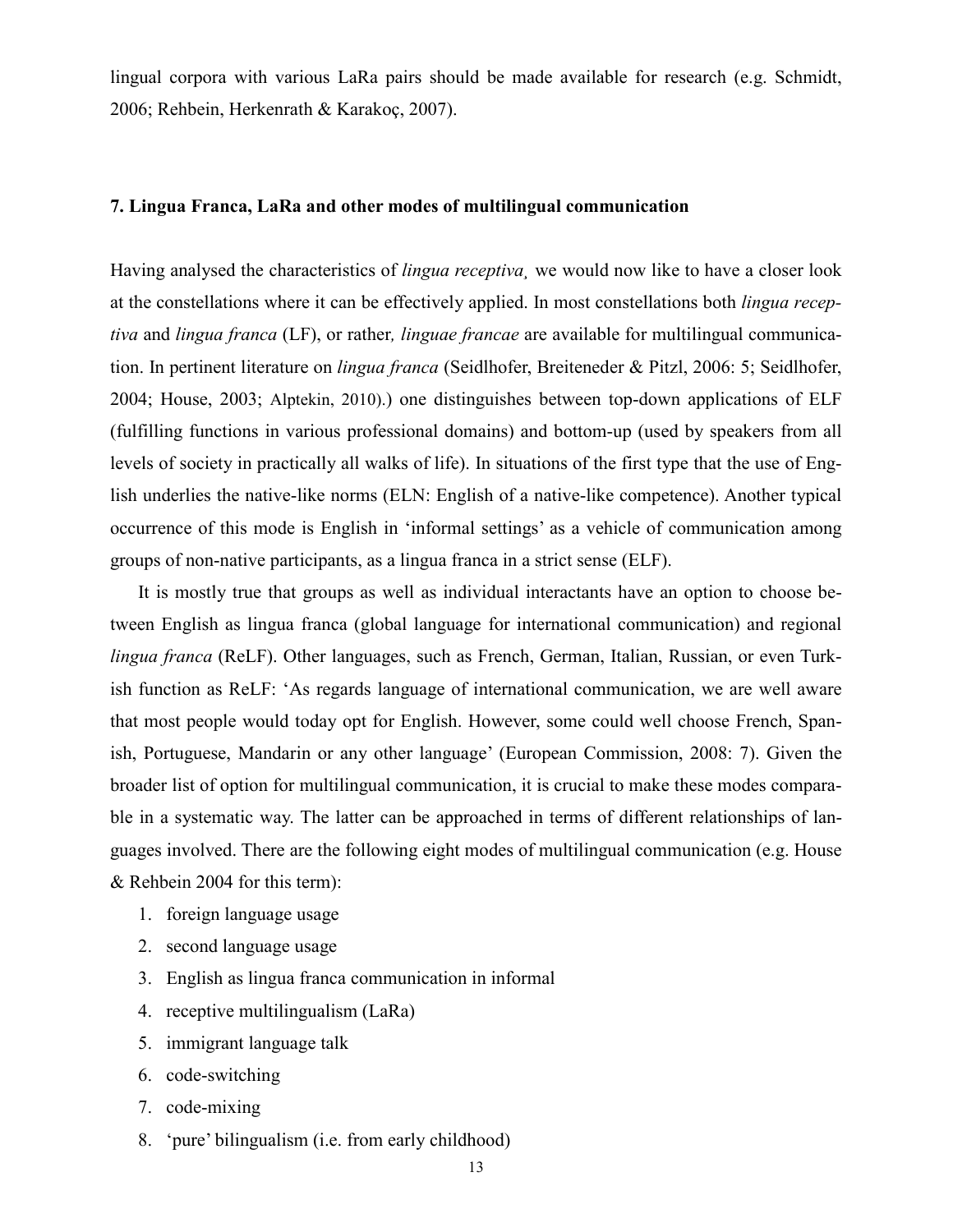Based on this list it is possible to make some comparative remarks on *lingua receptiva* versus other modes and explain its unique characteristics. We will now explain the comparative dimension from the table below (e.g. table 1).

First of all, neither foreign nor second language modes incorporate the multilingual basis of the learners, which presupposes the separation (with potential for transfer) of linguistic repertoires. Lingua franca in informal settings, immigrant languages and code-switching (e.g. Backus, 1996) as well as code-mixing (e.g. Matras & Bakker, 2003), on the other hand, integrate diverse linguistic repertoires to a certain extent and thus implement the core concept of receptive multilingualism. To put it differently, these modes (3 to 7) do not separate linguistic repertoires, which results in enrichment rather than reduction of plurilingual sources.

Considering the multilingual quality within this group, it is clear that *lingua franca* still employs one linguistic repertoire as communicative tool whereas all the other modes (4 to 7) use at least two at the same time.

Another important dimension of multilingual communication presupposes involvement of both speaker and hearer in terms of various language uses. Code-switching and code-mixing alike focus on speaker-oriented linguistic activities. In contrast, speaker and hearer are involved in modes of lingua receptiva and immigrant languages, with hearer-dominant focus in the former and both speaker-hearer orientation in the latter. Yet, immigrant talk has a relatively restricted use and cannot be used as a vehicular language which implies that this mode is not widely used as communitive means for multilingual interaction either by native or non-native speakers (in contrast to 'pure' lingua franca where no native languages are involved).

Considering the fact that English is still commonly used as a lingua franca, it is necessary to make an explicit comparison between this mode and lingua receptiva. As it has already been mentioned, ELF in some settings relies on diversity of linguistic repertoires and adheres to one repertoire as communicative tool. In respect to the processes of understanding, ELF and LaRa both incorporate speaker and hearer but differ in preferential succession towards the two: the former presupposes focus on speaker whereas the latter on hearer.

Finally, analysing the potential of both modes for being used as vehicular languages, it is claimed that in ELF the target language (global English) exclusively functions as vehicular language whereas involved L1s do not. What concerns LaRa, both L1s are indeed the target languages and collaboratively function as vehicular.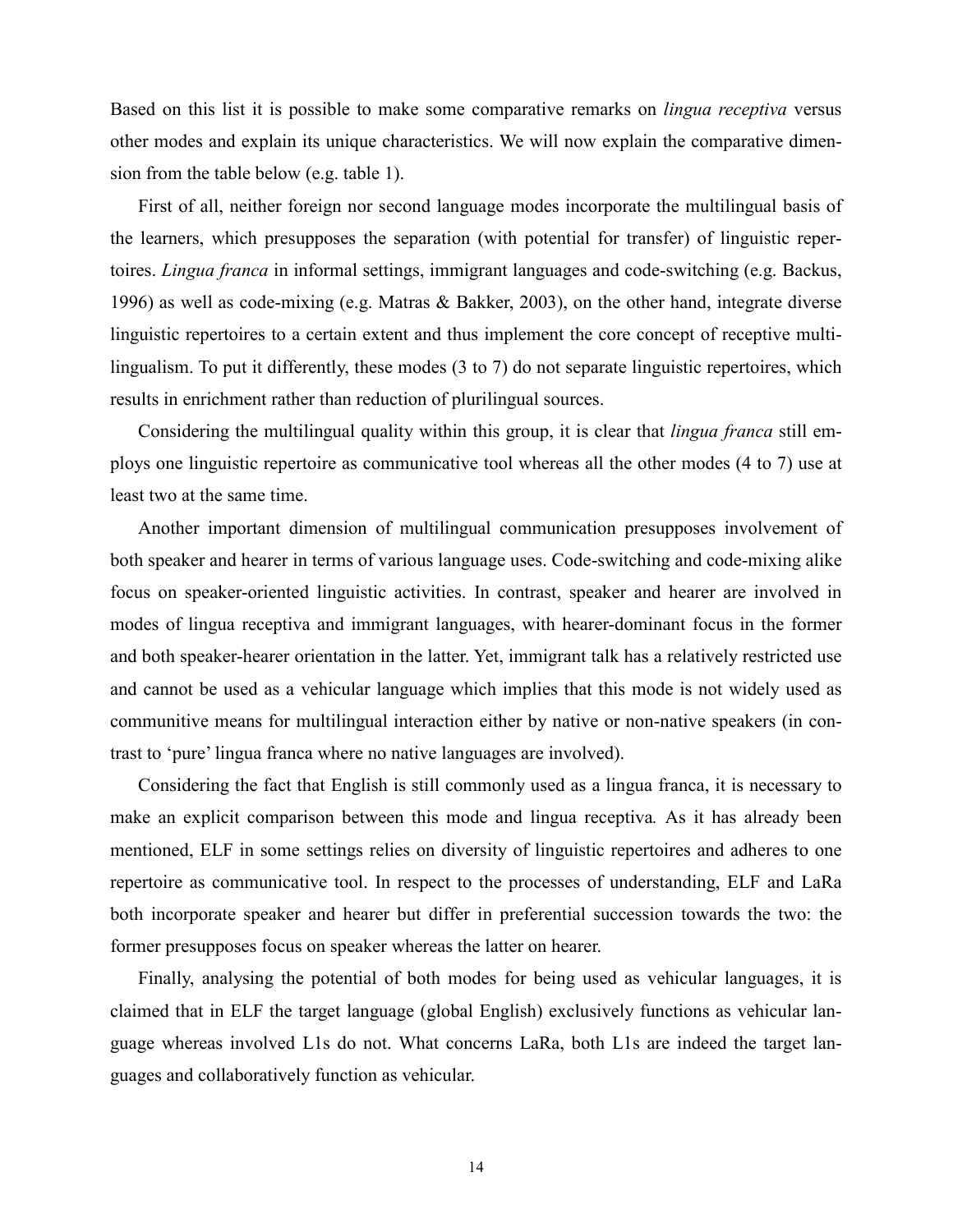|                  | Modes of multilingual communication (without interpreting/translation) |                |                                          |                         |                   |                 |                |            |
|------------------|------------------------------------------------------------------------|----------------|------------------------------------------|-------------------------|-------------------|-----------------|----------------|------------|
|                  | $\mathbf{1}$                                                           | $\overline{2}$ | $\overline{\mathbf{3}}$                  | $\overline{\mathbf{4}}$ | 5                 | 6               | $\overline{7}$ | 8          |
|                  | Foreign                                                                | Second         | Lingua                                   | Recep-                  | Immigrant         | Code-           | Code-          | "Pure" bi- |
|                  | language                                                               | language       | franca Eng-                              | tive                    | language          | Swit-           | Mixing         | lingual-   |
|                  | usage                                                                  | usage          | lish (in in-                             | mul-                    | talk              | $\text{ching}/$ |                | ism/       |
|                  | (norms of                                                              |                | formal set-                              | tilingu-                | (Catalyst)        | Code al-        |                | multilin-  |
|                  | target lan-                                                            |                | tings)                                   | alism                   | contact           | ternation       |                | gualism    |
|                  | guage)                                                                 |                | (ELF)                                    | (LaRa)                  | language)         |                 |                |            |
| Separation of    | yes                                                                    | yes            | no, instead:                             |                         |                   |                 |                | absolute   |
| linguistic rep-  | (but                                                                   | (but           | access to diverse linguistic repertoires |                         |                   |                 |                | separation |
| ertoires         | transfer)                                                              | transfer)      | by speakers and/or hearers               |                         |                   |                 |                |            |
|                  |                                                                        |                | in multilingual communication            |                         |                   |                 |                |            |
| Employment       | $\overline{No}$                                                        | no             | $\overline{No}$                          | yes                     | yes               | Yes             | yes            | yes        |
| of (at least)    |                                                                        |                |                                          |                         |                   |                 |                |            |
| two ling. reper- |                                                                        |                |                                          |                         |                   |                 |                |            |
| toires as com.   |                                                                        |                |                                          |                         |                   |                 |                |            |
| Tools            |                                                                        |                |                                          |                         |                   |                 |                |            |
| (Speaker /       | speaker,                                                               | speaker        | speaker                                  | hearer                  | hearer and        | speaker         | speaker        | speaker    |
| Hearer) orien-   | reader                                                                 | and hearer     | >                                        | $\,>$                   | speaker           |                 |                |            |
| tation in dis-   |                                                                        |                | hearer                                   | speaker                 |                   |                 |                |            |
| course analysis  |                                                                        |                |                                          |                         |                   |                 |                |            |
| Usable as ve-    | TL yes;                                                                | $L2$ yes;      | TL yes;                                  | TL yes;                 | L1 yes;           | several L1      | several        | several L1 |
| hicular lan-     | L1 no                                                                  | L1 no          | $L1$ no                                  | L1 yes                  | L <sub>2</sub> no |                 | L1             |            |
| guage            |                                                                        |                |                                          |                         |                   |                 |                |            |

Table 1. General overview over modes of multilingual communication (without the help of third party). 'ELF': English as lingua franca; LaRa: Lingua receptive; 'TL': target language; 'L1': native, first or source language; 'L2': second language; '... > ... ': predominance relation of orientation on interactant (speaker, hearer)

Shifting the focus back to application of these modes with respect of multilingual communication, it is evident that LaRa has a far-reaching potential for successful understanding in certain constellations.

 It should be borne in mind that the suggested mode of communication can be used in combination with other complementary modes. In ELF, one could rely on acquired repertoires which are 'safe' from the speaker's perspective. Yet, in LaRa the interactants use L1 to verbalize what they would not able to verbalize in ELF. In actual fact, plurilingual repertoires are activated 'on the stage' in the process of adaptation to the other L1 and thus become available for both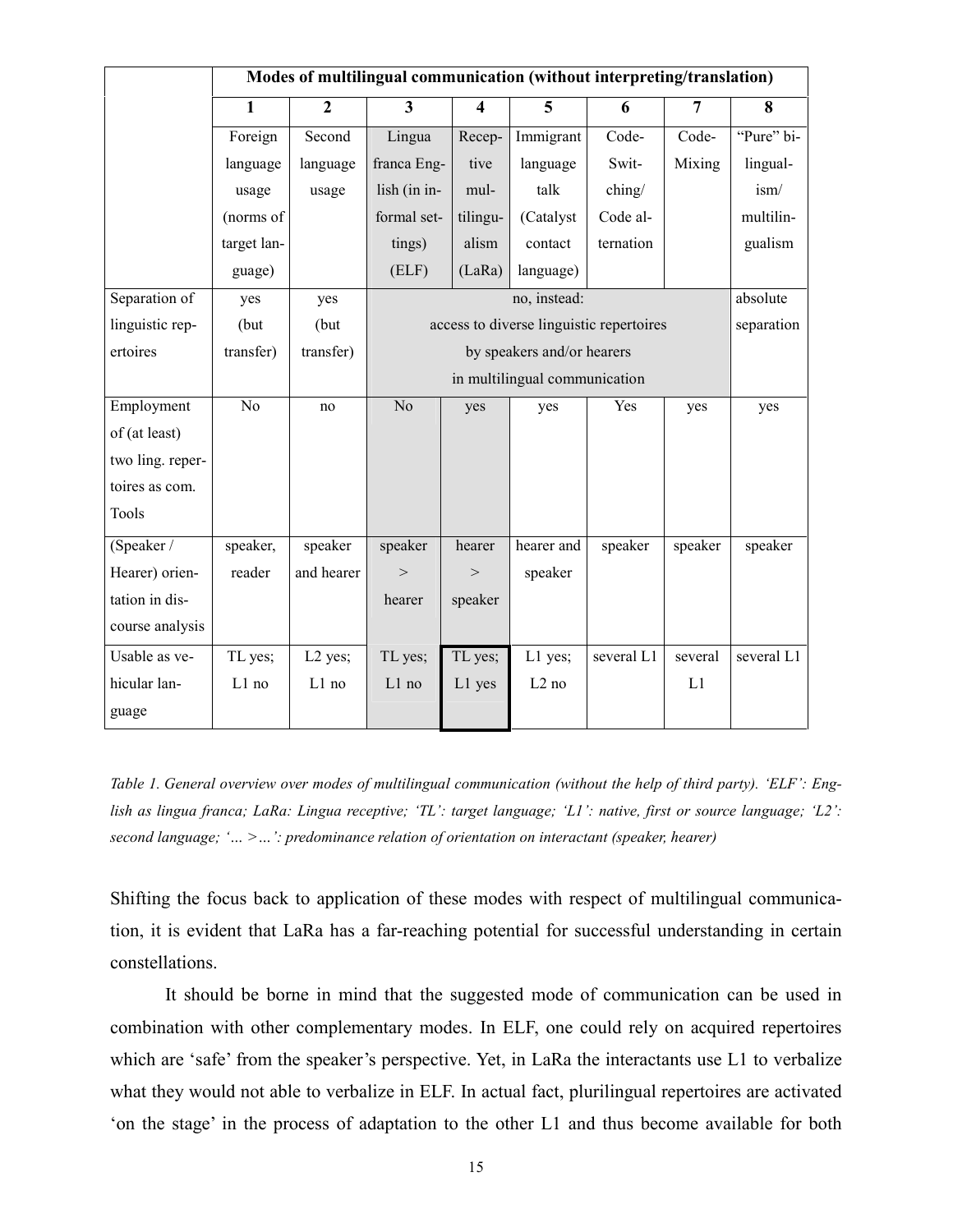speaker and hearer. Both modes of multilingual communication proceed without the mediation of a third party, which implies low-cost communication and should thus be subject to further investigation as far as processes of understanding are concerned.

# 9. Quintessence and potential of lingua receptiva

The quintessence of LaRa integrates psycholinguistic, language psychological, pragmatic as well as socio-linguistic approaches to processes of understanding in multilingual communication. The notion of *lingua receptiva* encompasses a broader category than previously discussed *semicom*munication, intercomprehensibility and intelligibility of closely related languages. LaRa represents an ensemble of multiple competencies that are applied by the interactants both in speaker and hearer position (production-to-comprehension switch). LaRa draws on the inference-making machine, available plurilingual repertoires and idiomaticity that exists between languages involved (both typologically close and genetically unrelated). It has been demonstrated that LaRa is an effective mode in various multilingual constellations and thus has a potential for solving communicative problems both by overcoming ideological asymmetries and establishing discursive interculture(s). It also promotes the idea of cultural and linguistic diversity in addressing two languages simultaneously: speakers of community languages (i.e. minority and immigrant languages), for instance, maintain or even revitalise their first language and yet could be integrated into 'dominant' society once LaRa become an accepted mode of communication. Finally, LaRa has been compared to other multilingual modes and it has been concluded that this mode has a far-reaching potential for achieving congruent understanding in various multilingual constellations, applied alone or in combination with other modes.

### References

- AFSHAR, K. (2007). "Du sollst baqal-e bābā kommen, nicht er …!" Zum Sprachwechsel in einer persisch-deutschen Familie. In K. Meng, & J. Rehbein (Eds.), Kinderkommunikation - einsprachig und mehrsprachig. Mit einer erstmals auf Deutsch publizierten Arbeit von Lev. S Vygotskij, Zur Frage nach der Mehrsprachigkeit im kindlichen Alter (pp. 335-370). Münster, New York: Waxmann.
- AGOYA, C. N. (forthcoming) Die Sprachsituation Kenias als Voraussetzung für die Vermittlung des Deutschen als Fremdsprache. Münster, New York etc.: Waxmann.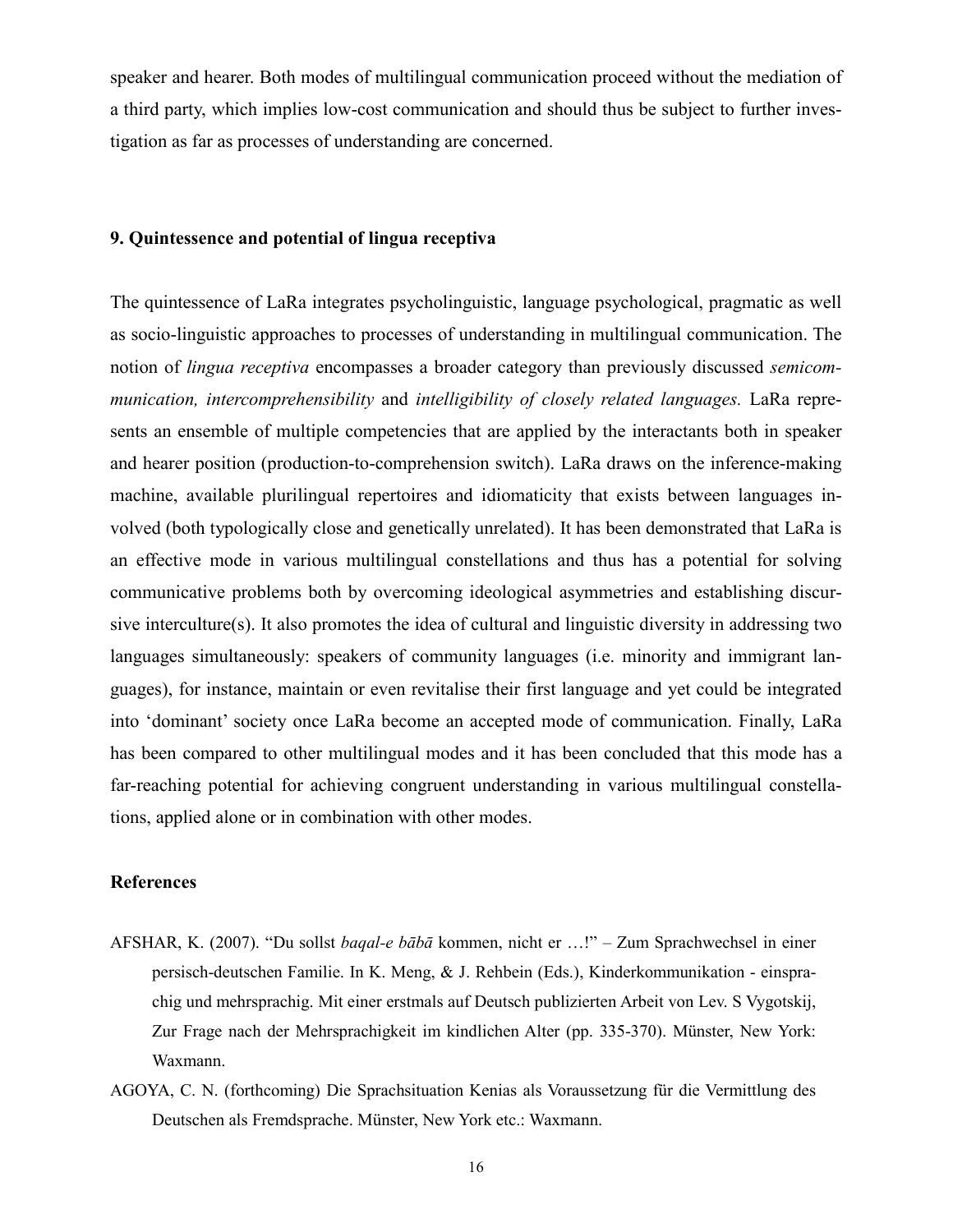- ALLWOOD, J. & ABELAR, Y. (1984). Lack of understanding, misunderstanding and adult language acquisition. In Extra, G. & Mitner, M. (Eds.), Studies in Second Language Acquisition by Adult Immigrants (pp. 27-55). Tilburg: University Press.
- ALLWOOD, J. & SIMONOT, M. (1984). Understanding, misunderstanding and breakdown. In Perdue, C. (ed.) Second Language Acquisition. A Field Manual (pp. 68-94). Rowley: Newbury House.
- ALPTEKIN, C. (2010). Redefining multicompetence for bilingualism and ELF. International Journal of Applied Linguistics, 20, 1, 95-110
- BACKUS, A. (1996). Two in one. Bilingual Speech of Turkish Immigrants in the Netherlands. Tilburg: UP
- BEERKENS, R. (2010). Receptive multilingualism as a language mode in the Dutch-German border area. Münster etc.: Waxmann.
- BERTHELE, R. (2007a). Zum Prozess des Verstehens und Erschließens. In B. Hufeisen & N. Marx (Eds.), EuroComGerm - Die sieben Siebe. Germanische Sprachen lesen lernen (pp. 15-26). Aachen: Shaker Verlag,.
- BERTHELE, R. (2007b). Sieb 5: syntaktische Strukturen. In B. Hufeisen & N. Marx (Eds.), Euro-ComGerm – Die sieben Siebe: Germanische Sprachen lesen lernen (pp. 167-179). Aachen: Shaker Verlag.
- BERTHELE, R. (2008). Dialekt-Standard Situationen als embryonale Mehrsprachigkeit. Erkenntnisse zum interlingualen Potenzial des Provinzlerdaseins. In K. J. Mattheier & A. Lenz (Eds.), Dialektsoziologie / Dialect Sociology / Sociologie du Dialecte. In Sociolinguistica 22 (pp. 87- 107). Tübingen: Niemeyer.
- van BERKUM, J. J. A.; ZWITSERLOOD, P.; HAGOORT, P. & BROWN, C. M. (2003). Research report: When and how do listeners relate a sentence to the wider discourse? Evidence from the N400 effect. Cognitive Brain Research, 17, 701-718.
- BLANCHE-BENVENISTE, C. (2008). Comment retrouver l'expérience des anciens voyageurs en terres de langues romanes? In V. Conti & F. Grin (Eds.)(pp. 33-51).
- BRAUNMÜLLER, K. (2002). Semicommunication and accomodation: Observations from the linguistic situation in Scandinavia. International Journal of Applied Linguistics, 12:1, 1-23.
- BRAUNMÜLLER, K. (2007). Receptive multilingualism in Northern Europe in the Middle Ages: A description of a scenario. In J. D. ten Thije & L. Zeevaert (Eds.)(pp. 25-47).
- BÜHLER, K. (1934). Sprachtheorie. Jena: Fischer.
- BÜHRIG, K. (1996). Reformulierende Handlungen. Zur Analyse sprachlicher Adaptierungsprozesse in institutioneller Kommunikation. Tübingen: Narr.
- BÜHRIG, K. & TEN THIJE, J. D. (Eds.) (2006). Beyond misunderstanding. Linguistic analyses of intercultural communication. Amsterdam: John Benjamins.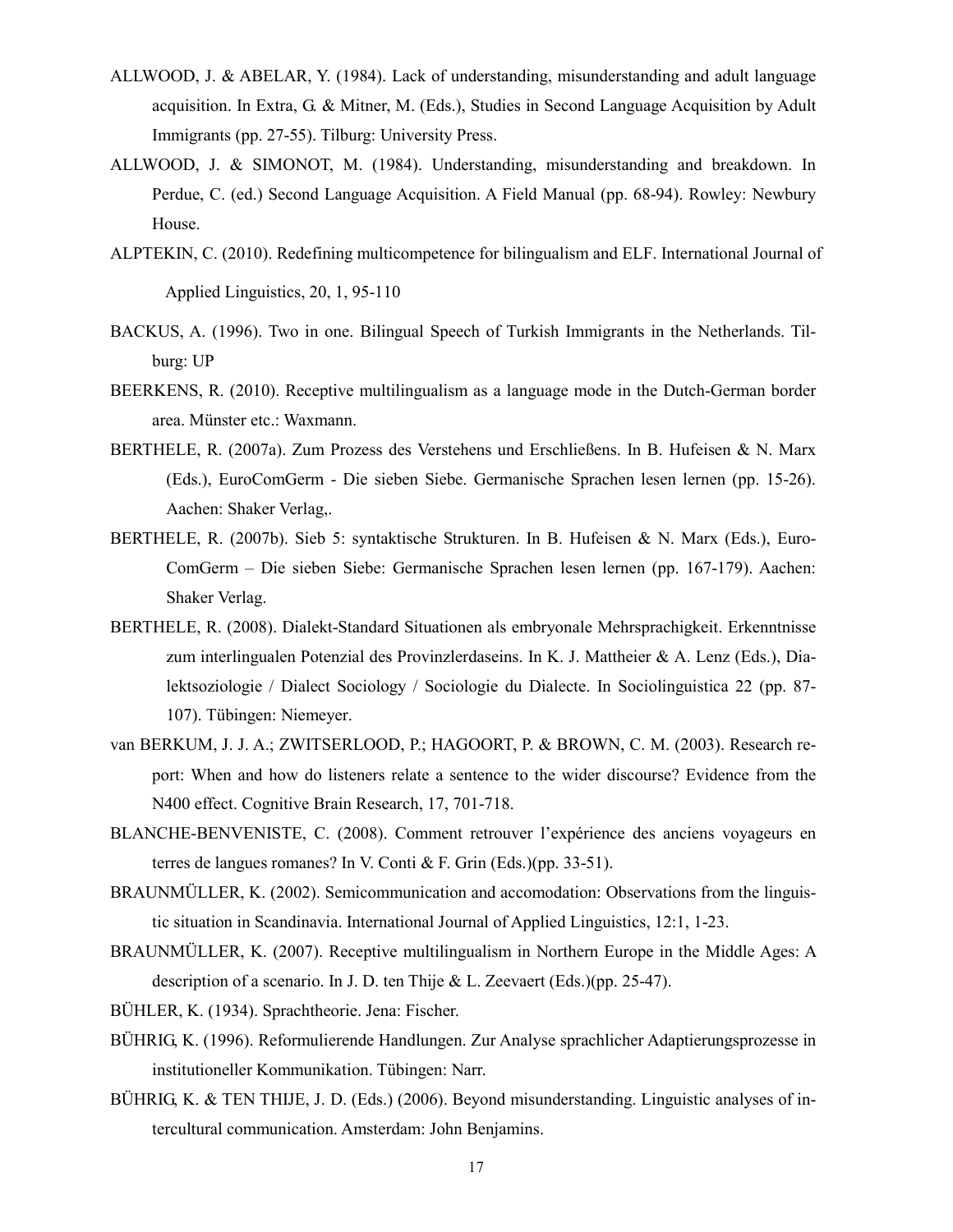- CLARK, H. (1996). Using Language. Cambridge: University Press.
- CALVET, L.-J. (1996). Les politiques linguistiques. Paris: Presses Universitaires de France.
- CARROLL, J. B. & FREEDLE, R. O. (Eds.) (1972). Language comprehension and the acquisition of knowledge. New York: Wiley.
- CASAD, E. (1974). Dialect Intelligibilty Testing. SIL Publications in Linguistics and Related Fields, nr. 38. Dallas: Summer Institute of Linguistics.
- CASAD, E. (2005). Analyses of Intelligibility / Verständlichkeitsanalyse. Art. 125. In Ammon, U. et al. (Eds.) An International Handbook of the Science of Language and Society (pp. 1261-1272). Berlin etc.: de Gruyter.
- CHAOJU, T. AND VAN HEUVEN, V. J. (2009) Mutual intelligibility of Chinese dialects experimentally tested. Lingua 119, 709–732.
- CLARK, H. H. & HAVILAND, S. E. (1977). Comprehension and the given-new contracts. In R. O. Freedle (Ed.), Discourse production and comprehension (pp. 1-40). Norwood: Ablex.
- CONTI, V. & GRIN, F. (Eds.) (2008). S'entendre entre langues voisines: vers l'intercompréhension. Chêne-Bourg: Georg.
- CORRIGAN, R. L. MORAVCSIK, E.A. , OUALI, H. AND WHEATLEY, K.M (Eds.) (2009). Formulaic language. 2 vol. Amsterdam: Benjamins.
- DASCAL, M. (2003). Interpretation and Understanding. Amsterdam: John Benjamins.
- DE ANGELIS, G. (2007). Third or Additional Language Acquisition. Clevedon: Multilingual Matters.
- EHLICH, K. & REHBEIN, J. (1986) Muster und Institution. Untersuchungen zur schulischen Kommunikation. Tübingen: Narr.
- ETHNOLOGUE (n.y.) Dialect intelligibility testing.Index of SIL publications on Dialect intelligibility testing listed by country.http://www.ethnologue.com/show\_subject.asp?code=DIT&type=index
- EUROPEAN COMMISSION (2008). A rewarding challenge How language diversity could strengthen Europe. Proposals from the Group of Intellectuals for Intercultural Dialogue set up at the initiative of the European Commission. EC, Education and Culture DG: Brussels 2008.
- FABRICIUS-HANSEN, C. & HERINGER, H.-J. (1988). Die Idee einer rezeptiven Grammatik und ihre Realisierung. InfoDaF. Information Deutsch als Fremdsprache 15, 2, 164-175.
- FISHMAN, J. A. (1991). Reversing Language Shift: Theory and Practice of Assistance to Threatened Languages. Clevedon: Multilingual Matters.
- FISHMAN, J. A. (2004). Language Maintanance, Language Shift, and Reversing Language Shift. In T. Bhatia & W. Ritchie (Eds.), The Handbook of Bilingualism (pp. 406-436). Oxford: Blackwell.
- FREEDLE, R.O. (Ed.), Discourse production and comprehension. Norwood: Ablex.
- van GOMPEL, R. P. G. & PICKERING, M. (2007). Syntactic parsing. In M. Gaskell & M. Gareth (Eds.) The Oxford Handbook of Psycholinguistics (pp. 289-307). Oxford etc.: Oxford University Press.
- GOOSKENS, C. (2007). The contribution of linguistic factors to the intelligibility of closely related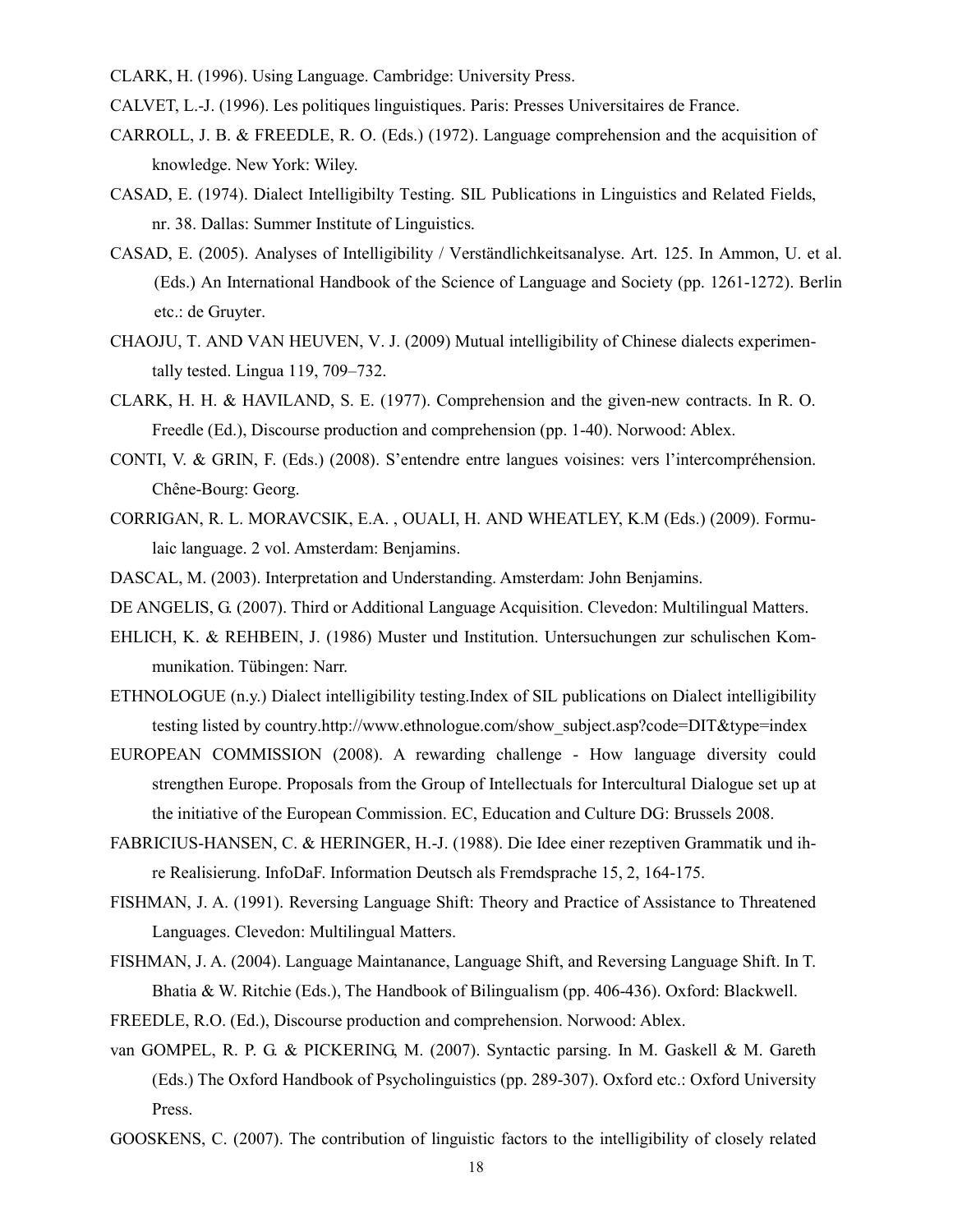languages. Journal of Multilingual and Multicultural Development 28, 445-467.

GRIN, F. (2008). L'intercompréhension, efficience et équité. In V. Conti & F. Grin (Eds.)(79-109).

GROSJEAN, F. (2008). Studying Bilinguals. Oxford: University Press.

- GROSJEAN, F. (2010). Bilingual: life and reality. Cambridge, Mass.: Harvard University Press.
- GUMPERZ, J. J. (1971). Language in social groups. Essays. Stanford: Stanford University Press.
- GUMPERZ, J. J. (1982) Discourse strategies. Oxford: University Press
- GUMPERZ, J. J. (1995). Mutual inferencing in conversation. In I. Marková; C. F. Graumann, & K. Foppa (Eds.), Mutualities in dialogue (pp. 101-123). Cambridge: Cambridge University Press.
- GUMPERZ, J. J. & ROBERTS, C. (1991). Understanding in intercultural encounters. In Bloemmaert, J. & Verschueren, J. (Eds.), The Pragmatics of Intercultural and International Communication. Amsterdam: John Benjamins, 51-90.
- HAUGEN, E. (1962). Semicommunication: The Language Gap in Scandinavian. In Lieberson, S. (Ed.)(1967) Explorations in Sociolinguistics (pp. 152-69) Bloomington: Indiana University.
- HAUGEN, E. (1981). Interlanguage. In id. (1987). Blessings of Babel. Bilingualism and language planning (pp. 77-81). Berlin etc.: Mouton de Gruyter.
- HERKENRATH, A. (2011). Receptive multilingualism in an immigrant constellation: examples from Turkish-German child language. (this volume).
- HINNENKAMP, V. (2000). Constructing misunderstanding as a cultural event. In A. Di Luzio; S. Günthner, & S. Orletti (Eds.), Culture in Communication. Analyses of intercultural situations (pp. 211-243). Amsterdam: John Benjamins.
- HOLTGRAVES, T. (2007). Second Language Learners and Speech Act Comprehension. Language Learning, 57:4, 595-610.
- HÖRMANN, H. (1976). Meinen und Verstehen. Grundzüge einer psychologischen Semantik. Frankfurt/M.: Suhrkamp.
- HOUSE, J. (2003). English as a lingua franca: A threat to multilingualism? Journal of Sociolinguistics, 7, 556-578.
- HOUSE, J., & REHBEIN, J. (2004). What is 'multilingual communication'? In id. (Eds.), Multilingual Communication. Hamburg Studies on Multilingualism 3 (pp. 1-17). Amsterdam: Benjamins.
- INGRAM, J. C. L. (2007) Neurolinguistics. An Introduction to Spoken Language Processing and its Disorders. Cambridge: UP.
- IRVINE, J. T., & GAL, S. (2009). Language ideology and linguistic differentiation. In A. Duranti (Ed.), Linguistic Anthropology (pp. 402-434). Malden: Wiley-Blackwell.
- JANIN, P. (2008). L'intercompréhension dans une politique francophone du plurilinguisme. In V. Conti & F. Grin (Eds.)(pp. 53-77).
- JENSEN, J. B. (1989). On the Mutual Intelligibility of Spanish and Portuguese. Hispania 72, 4, 848- 852.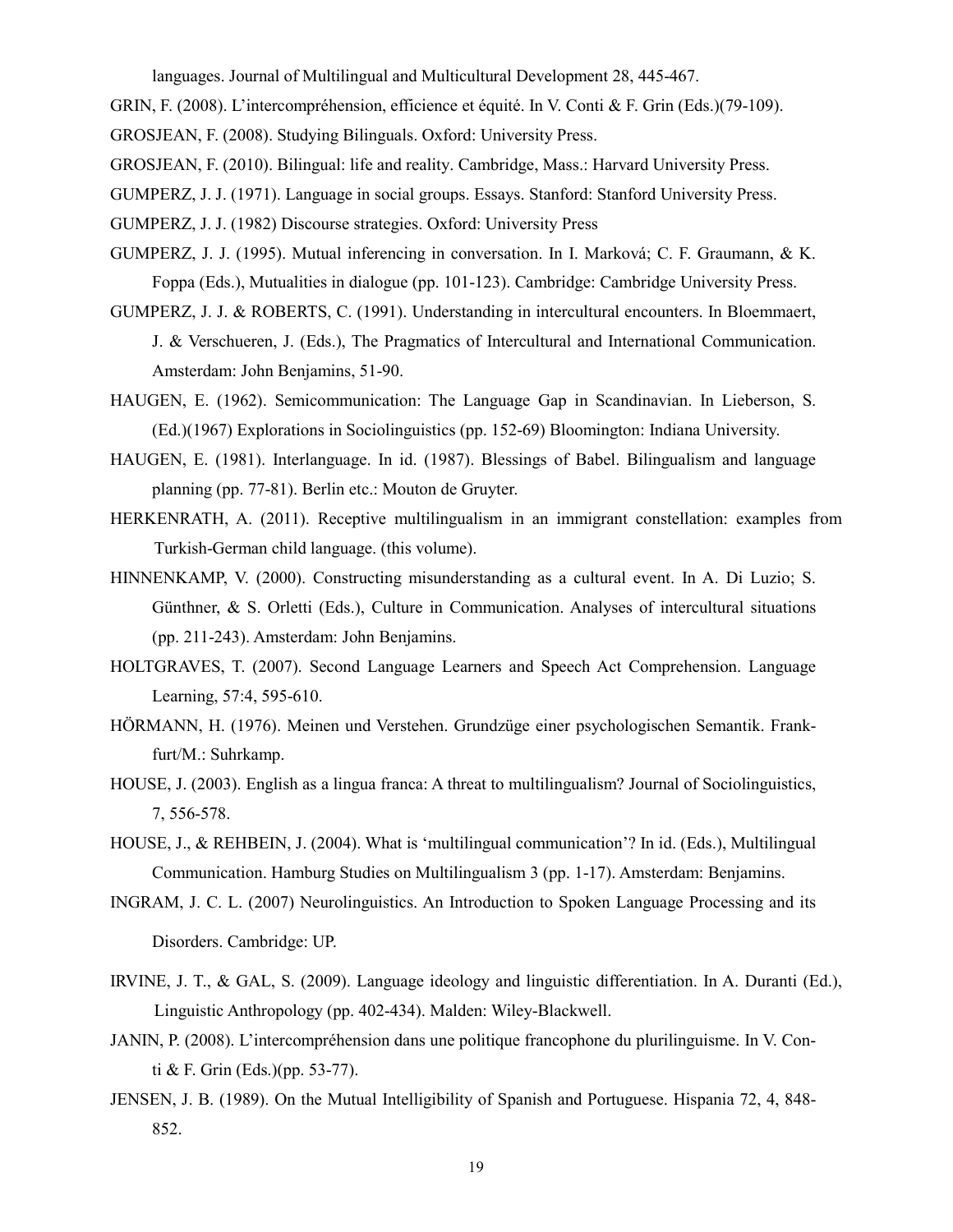- KAMEYAMA, S. (2004). Verständnissicherndes Handeln. Zur reparativen Bearbeitung von Rezeptionsdefiziten in deutschen und japanischen Diskursen. Münster, New York: Waxmann.
- KELLERMANN, E. (1977). Toward a characterization of the strategy of transfer in second language learning. Interlanguage Studies Bulletin, 2, 58-145.
- KELLERMANN, E. (1995). Crosslinguistic influence: transfer to nowhere. Annual Review of Applied Linguistics, 15, 125-150.
- KOMPASOVÁ, S. (1999/2000) Čeština ve vysílání slovenské televizní stanice Markíza [Czech in the broadcasts of the Slovak television channel Markíza]. Češtinář, 10, 156–163.
- KOOLE, T., & ten THIJE, J. D. (1994). The construction of intercultural discourse: Team discussions of educational advisers. Amsterdam and Atlanta: Rodopi.
- KOOLE, T., & ten THIJE, J. D. (2001). The construction of intercultural discourse. Methodological considerations. Journal of Pragmatics, 33, 571-587.
- LÜDI, G. (2006). Multilingual repertoires and the consequences for linguistic theory. In K. Bührig & J. D. ten Thije (Eds.)(pp. 11-42).
- LÜDI, G. (2007). The Swiss model of plurilingual communication. In K. Bührig & J. D. ten Thije (Eds.)(pp. 159-178).
- LÜDI, G., & PY, B. (2009). To be or not to be  $\ldots$  a plurilingual speaker. International Journal of Multilingualism, 6, 154-167.
- MATRAS, Y. (2009). Language Contact. Cambridge: University Press.
- MATRAS, Y., & BAKKER, P. (Eds.) (2003). The Mixed Language Debate. Theoretical and Empirical Advances. Berlin, New York: Mouton de Gruyter.
- NÁBĚLKOVÁ, M. (2008) Slovenčina a čeština v kontakte: Pokračovanie príbehu [Slovak and Czech in Contact: Continuation of the Story]. Bratislava, Praha: Veda, Filozofická fakulta Univerzity Karlovy v Praze.
- NACCCE (1999) All Our Futures: Creativity, Culture And Education. National Advisory Committee On Creative And Cultural Education, UK http://www.cypni.org.uk/downloads/alloutfutures.pdf
- PARADIS, M. (1994). Toward a neurolinguistic theory of simultaneous translation: The framework. International Journal of Psycholinguistics, 3(29), 319-335.
- PARADIS, M. (2004). A Neurolinguistic Theory of Bilingualism. Amsterdam and Philadelphia: John Benjamins.
- PICCALUGA, M., & HARMEGNIES, B. (2008). Aux sources de l'intercompréhension. Facteurs psycholinguistiques de la qualité interprétative en langues proches. In V. Conti & F. Grin (Eds.)(pp. 169-195).
- PICKERING, M. J. AND GARROD, S. (2004) Toward a mechanistic psychology of dialogue. Behavioral and Brain Sciences, 27: 169-225.
- PISONI, D. B., & REMEZ, R. E. (Eds.), (2005). The Handbook of Speech Perception. Oxford: Blackwell.
- REHBEIN, J. (1977). Komplexes Handeln. Elemente zur Handlungstheorie der Sprache. Stuttgart: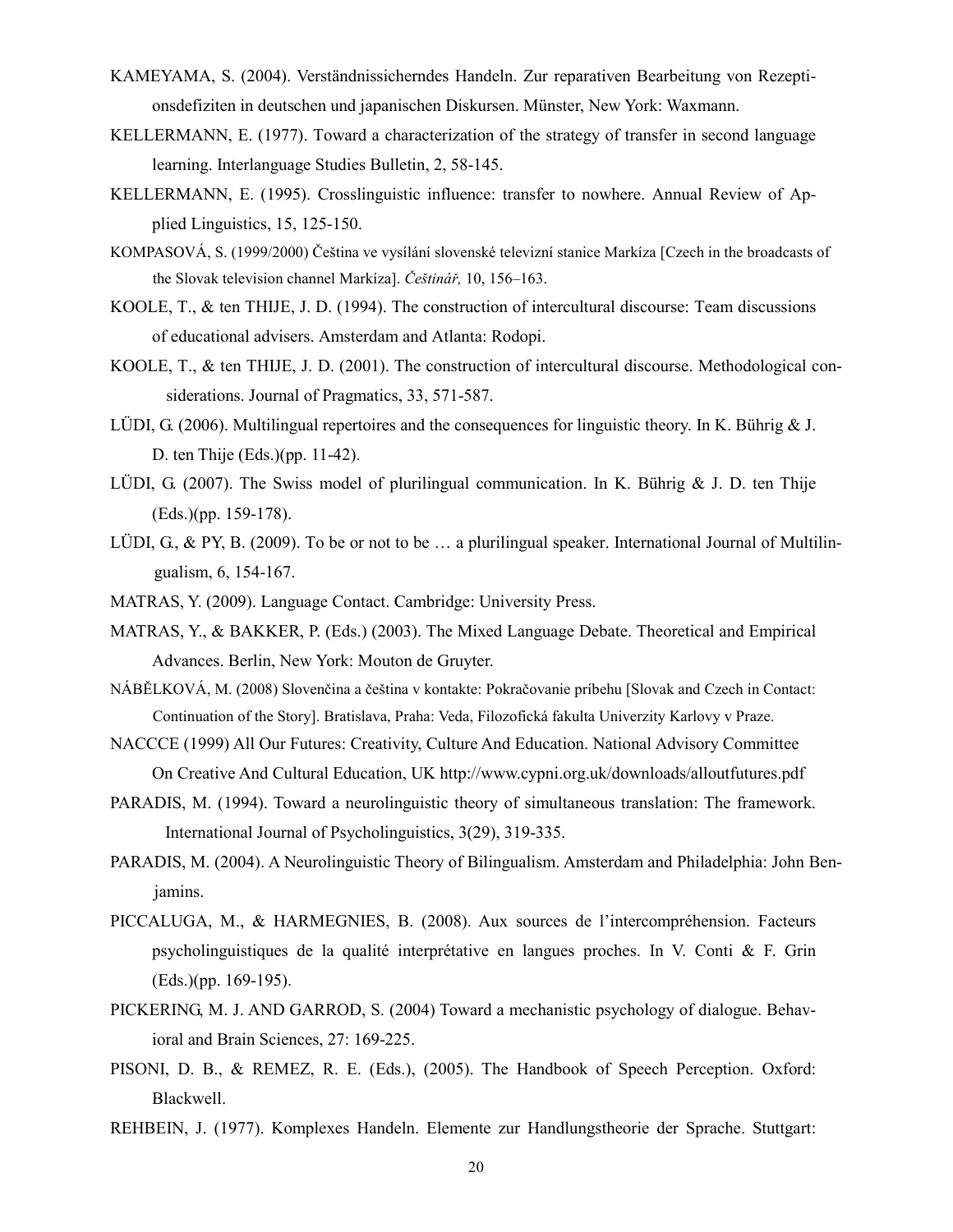Metzler.

- REHBEIN, J. (1984). Reparative Handlungsmuster und ihre Verwendungen im Fremdsprachenunterricht. Roligpapir 30/1984. Roskilde: Universitetscenter.
- REHBEIN, J. (1987). Diskurs und Verstehen. Zur Rolle der Muttersprache bei der Textverarbeitung in der Zweitsprache. In E. Apelauer (Ed.) Gesteuerter Zweitspracherwerb (pp. 113-172). München: Hueber.
- REHBEIN, J. (2001). Turkish in European Societies. In Lingua e Stile, 35,, I-2, 317-334.
- REHBEIN, J. (2006). The cultural apparatus. Thoughts on the relationship between language, culture and society. In K. Bührig  $& J$ . D. ten Thije (Eds.)(pp. 43-96).
- REHBEIN, J. (2008). Vorurteile. In S. Steinmann, & U. Riedner (Eds.), Alexandrinische Gespräche (pp. 199-238). München: Judicium.
- REHBEIN, J., & KAMEYAMA, S. (2003). Pragmatik. In U. Ammon; N. Dittmar; K. Mattheier, & P. Trudgill (Eds.), ''Sociolinguistics'' / ''Soziolinguistik''. An International Handbook of the Science of Language and Society (pp. 556-588). Berlin etc.: de Gruyter.
- REHBEIN, J.; HERKENRATH, A. & KARAKOÇ, B. (2007). Rehbein-SKOBI (Sprachliche Konnektivität bei bilingual türkisch-deutsch aufwachsenden Kindern und Jugendlichen). Universität Hamburg, EXMARaLDA: SFB 538-Korpora: E5.

Download: http://www.exmaralda.org/sfb\_e5.html.

- REHBEIN, J. (2007). Erzählen in zwei Sprachen auf Anforderung.. In K. Meng, & J. Rehbein (Eds.), Kinderkommunikation - einsprachig und mehrsprachig. Mit einer erstmals auf Deutsch publizierten Arbeit von Lev. S Vygotskij, Zur Frage nach der Mehrsprachigkeit im kindlichen Alter (pp. 389-453). Münster, New York: Waxmann.
- REHBEIN, J.; HERKENRATH, A. & KARAKOÇ, B. (2009). Turkish in Germany On contactinduced language change of an immigrant language in the multilingual landscape of Europe. In STUF – Language Typology and Universals, 62, 3, 161-204.
- REHBEIN, J., & MASSAKOWA, G. (to appear). Inferential procedures in Kazakh-Turkish talk. In J. D. ten Thije; J. Rehbein & A. Verschik (Eds.). (In prep.).
- ROBERTS, C. (1996). A social perspective on understanding: some issues of theory and method In K. Bremer et al. (1996). Achieving understanding: Discourse in intercultural encounters (pp. 9-36). London: Longman.
- ROBERTS, P. (2005). Spoken English as a world language: International and intranational settings. PhD thesis. University of Nottingham.
- RONTU, H. (2010, November). Putting policies into practice. Talk given at the EUNoM Symposium on Higher Education and Research on Multilingualism: Change or Opportunity? Leeuwarden, The Netherlands.
- SACKS, H. (1985). The inference-making machine: Notes on observability. In T. van Dijk (ed.) Handbook of Discourse Analysis, V.3 (pp. 13-23). London: Academic Press.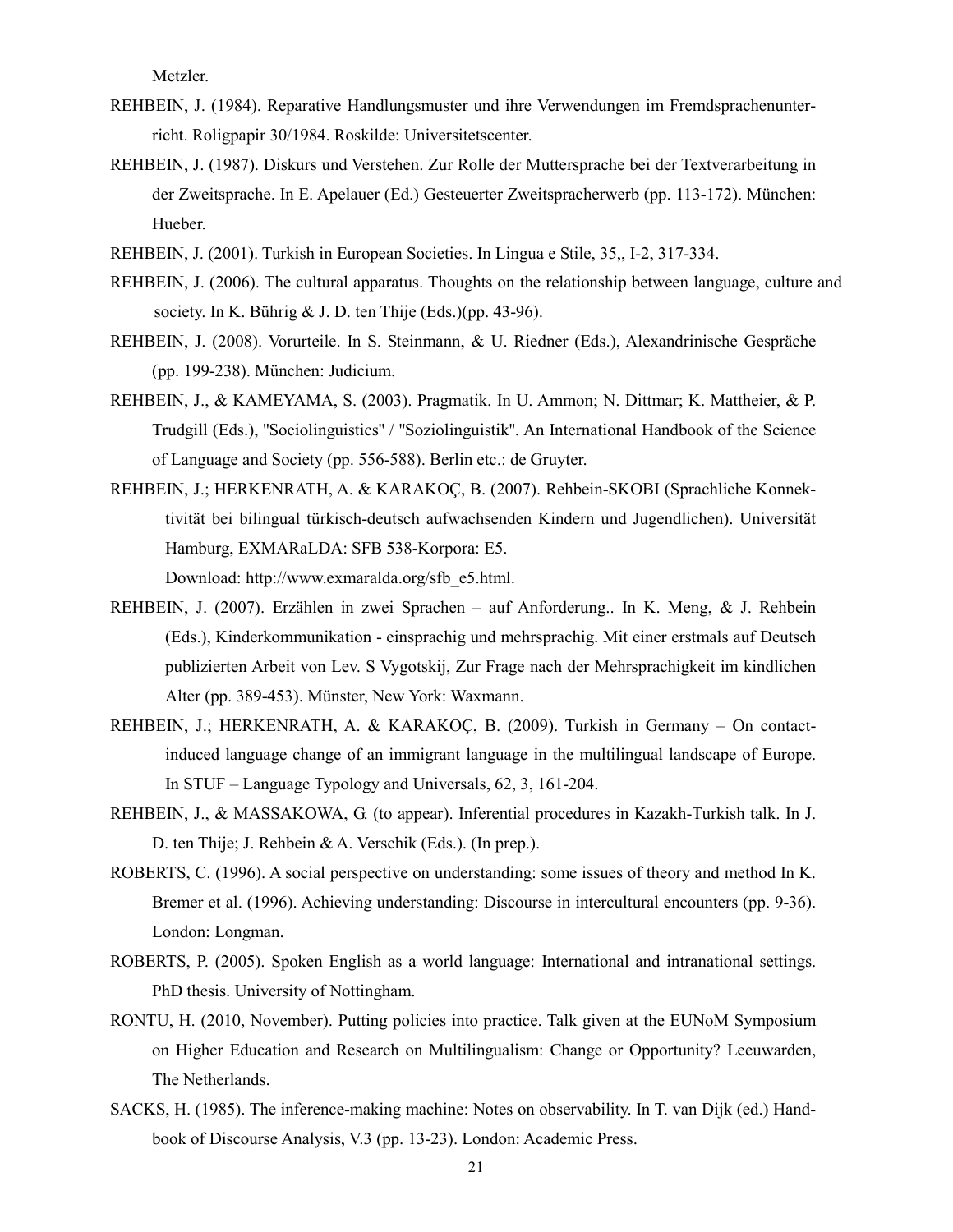- SAĞIN-ŞIMŞEK, Ç., & KÖNIG, W. (2011). Receptive Multilingualism and language understanding: intelligibility of Azerbaijani to Turkish speakers. (this volume).
- SCHMIDT, M.; KÖPKE, B.; KEIJZER, M. & WEILEMAR, L. (Eds.) (2004). First Language Attrition. Interdisciplinary perspectives on methodological issues. Amsterdam: Benjamins.
- SCHMIDT, T. (2006). EXMARaLDA. Partitur-Editor Handbuch. Version 1.3.2. University of Hamburg: Collaborative Research Institute (SFB 538) Multilingualism. Downloads: http://www.exmaralda.org/downloads.html.
- SCHOBER, M. F., & BRENNAN, S. E. (2003). Processes of interactive spoken discourse: The role of the partner. In A. C. Graesser et al. (Eds.), Handbook of Discourse Processes (pp. 123-164). Mahwah etc.: Erlbaum.
- SCHÜPPERT, A. & GOOSKENS, C. (2011) The role of extra-linguistic factors for receptive bilingualism: Evidence from Danish and Swedish pre-schoolers (this volume)
- SEIDLHOFER, B. (2004). Research perspectives on teaching English as a lingua franca. Annual Review of Applied Linguistics, 24, 209-239.
- SEIDLHOFER, B.; BREITENEDER, A., & PITZL, M.-L. (2006). English as a Lingua Franca in Europe: Challenges for Applied Linguistics. Annual Review of Applied Linguistics, 26, 3-34.
- SERRA, C. (2010, November). Social representations of plurilingualism and of plurilingual language teaching in universities' language policies and in academic teachers' discourse. Talk given at the EUNoM Symposium on Higher Education and Research on Multilingualism: Change or Opportunity? Leeuwarden, The Netherlands.
- SINCLAIR, J. (1991). Corpus, concordance, collocation. Oxford: University Press.
- SINGER, M. (2007). Inference processing in discourse comprehension. In M. G. Gaskell e.a. (Eds.), The Oxford Handbook of Psycholinguistics (pp. 342-359). Oxford: University Press.
- SPOLSKY, B. (2004). Language Policy. Cambridge: UP.
- TEN THIJE, J. D. (2003a). The transition from misunderstanding to understanding in intercultural communication. In L. Komlósi; P. Houtlosser, & M. Leezenberg (Eds.), Communication and Culture. Argumentative, Cognitive and Linguistic Perspectives (pp. 197-213). Amsterdam: Sic-Sac – International Centre for the Study of Argumentation.
- TEN THIJE, J.D. (2003b) Eine Pragmatik der Mehrsprachigkeit: zur Analyse, diskursiver Interkulturen. In: De Cillia, Rudi / Krumm, Josef / Wodak, Ruth (Eds.), Die Kosten der Mehrsprachigkeit – Globalisierung und sprachliche Vielfalt / The Cost of Multilingualism – Globalisation and Linguistic Diverstity / Le Cout du Plurilinguism – Mondialisation et diversité linguistique' Wien: Akademie der Wissenschaften, 101-125
- TEN THIJE, J. D. & ZEEVAERT, L. (Eds.) (2007). Receptive Multilingualism. Amsterdam: John Benjamins.
- VOEGELIN, C. F. & HARRIS, Z. S. (1951) Methods for Determining Intelligibility among Dialects of Natural Languages. Proceedings of the American Philosophical Society, 95, 322-29.